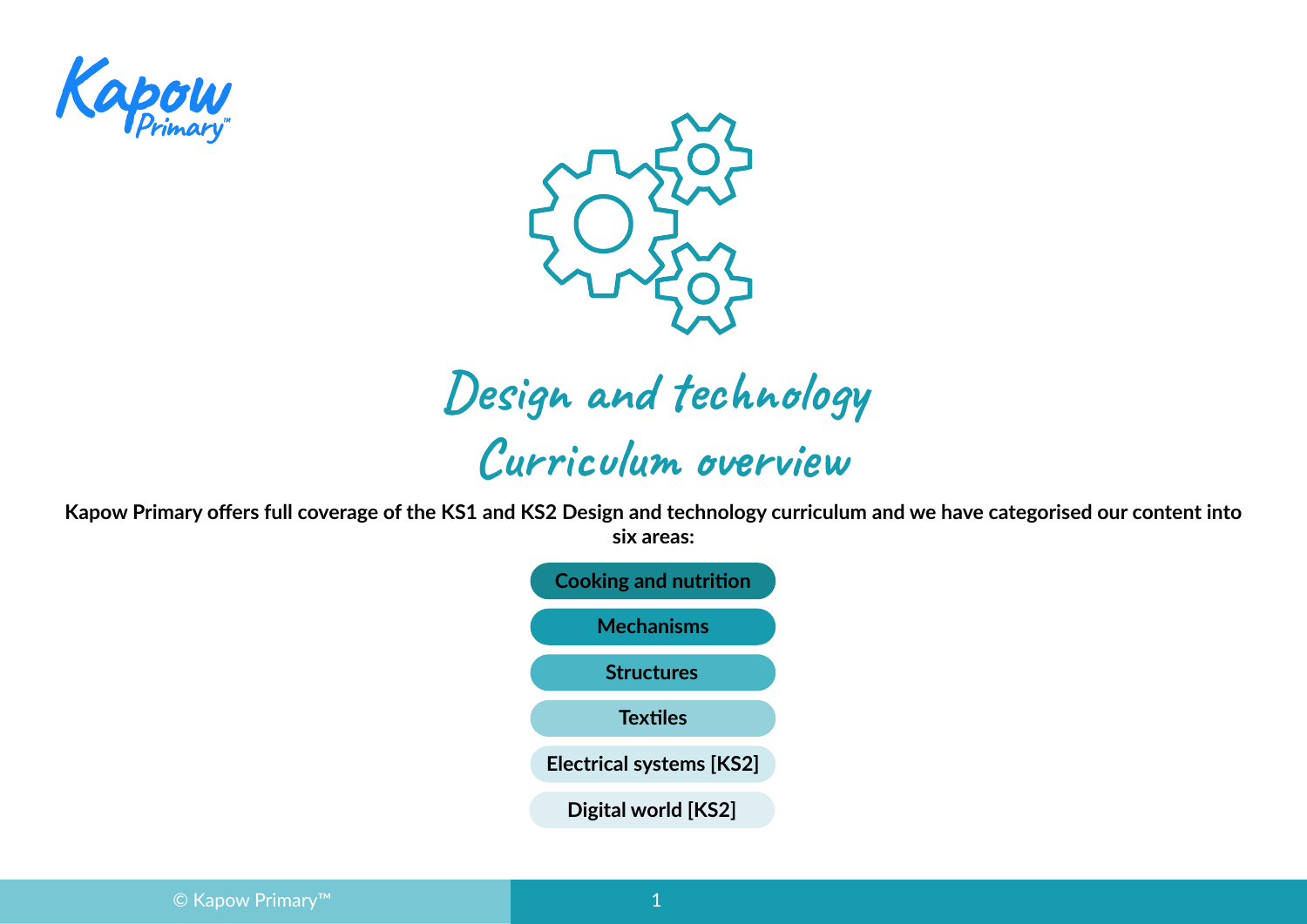| <b>Year</b><br>group | <b>Cooking and</b><br>nutrition | <b>Mechanisms</b>                                                                                                                     | <b>Structures</b> | <b>Textiles</b> | <b>Electrical systems</b> | <b>Digital world</b><br>$N$ ew |
|----------------------|---------------------------------|---------------------------------------------------------------------------------------------------------------------------------------|-------------------|-----------------|---------------------------|--------------------------------|
|                      |                                 | Aside from Electrical systems and Digital world, which is KS2 only, each of these acts as the focus for a unit within each year group |                   |                 |                           |                                |
|                      | Fruit and vegetables            | Moving storybook                                                                                                                      | Windmills         | Puppets         |                           |                                |
| $\mathbf 1$          | Smoothie                        | Wheels and axles                                                                                                                      |                   |                 |                           |                                |
|                      | A balanced diet                 | Moving monsters                                                                                                                       | Baby bear's chair | Pouches         |                           |                                |
| $\overline{2}$       |                                 | Ferris wheels                                                                                                                         |                   |                 |                           |                                |
| 3                    | Eating seasonally               | Pneumatic toys                                                                                                                        | Castles           | Cushions        | Static electricity        | Electronic charm               |
|                      |                                 |                                                                                                                                       |                   |                 |                           |                                |
| $\overline{4}$       | Adapting a recipe               | Slingshot cars                                                                                                                        | Pavilions         | Fastenings      | <b>Torches</b>            | Mindful moments<br>timer       |
| 5                    | What could be<br>healthier?     | Pop-up books                                                                                                                          | <b>Bridges</b>    | Stuffed toys    | Electric greetings cards  | Monitoring devices             |
| 6                    | Come dine with me               | Automata toys                                                                                                                         | Playgrounds       | Waistcoats      | Steady hand games         | Navigating the world           |

The four strands (below) of the Design and technology curriculum run through each unit; with Cooking and nutrition as the focus of one unit per year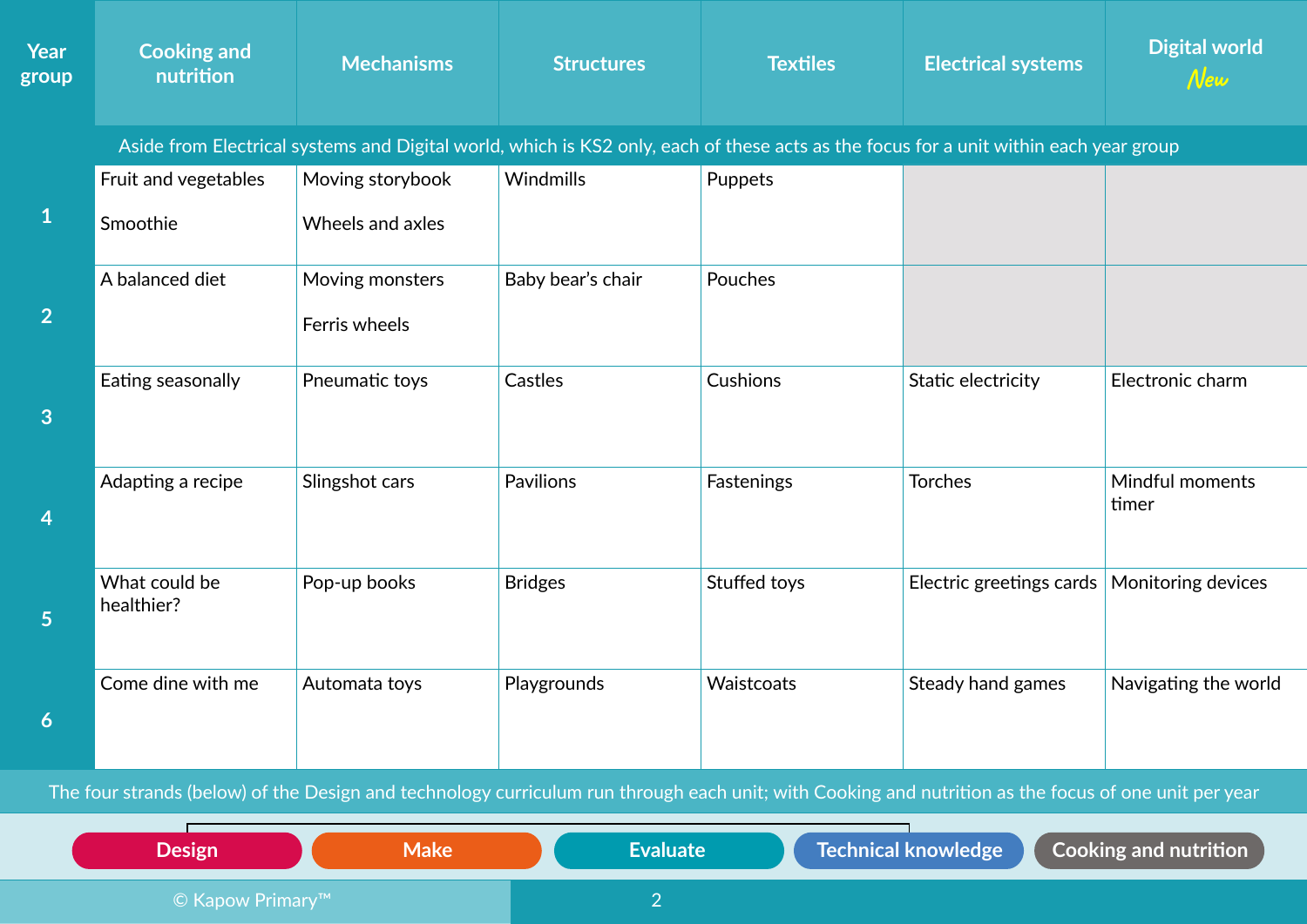| Key stage 1 - National Curriculum<br>Design and technology subject content<br>Pupils should be taught to:                                                                  | <b>Kapow Primary's</b><br><b>Design and technology</b><br><b>strands</b> | <b>Kapow Primary's topics</b><br>Key stage 1<br>Year 1                                                               | Year <sub>2</sub>                                                                          |
|----------------------------------------------------------------------------------------------------------------------------------------------------------------------------|--------------------------------------------------------------------------|----------------------------------------------------------------------------------------------------------------------|--------------------------------------------------------------------------------------------|
| Design purposeful, functional, appealing products for themselves and<br>other users based on design criteria                                                               | <b>Design</b>                                                            | Moving story books<br>Windmills<br>Puppets<br><b>Wheels and axles</b>                                                | <b>Moving monsters</b><br>Baby bear's chair<br>Pouches<br><b>Ferris wheels</b>             |
| Generate, develop, model and communicate their ideas through talking,<br>drawing, templates, mock- ups and, where appropriate, information and<br>communication technology | <b>Design</b>                                                            | Moving story books<br>Windmills<br>Puppets<br><b>Wheels and axles</b>                                                | <b>Moving monsters</b><br>Baby bear's chair<br>Pouches<br><b>Ferris wheels</b>             |
| Select from and use a range of tools and equipment to perform practical<br>tasks [for example, cutting, shaping, joining and finishing]                                    | <b>Make</b>                                                              | Fruit and vegetable smoothies<br>Moving story books<br><b>Windmills</b><br><b>Puppets</b><br><b>Wheels and axles</b> | <b>Moving monsters</b><br>Baby bear's chair<br>Pouches<br><b>Ferris wheels</b>             |
| Select from and use a wide range of materials and components, including<br>construction materials, textiles and ingredients, according to their<br>characteristics         | <b>Make</b>                                                              | Fruit and vegetable smoothies<br>Moving story books<br><b>Windmills</b><br><b>Puppets</b><br><b>Wheels and axles</b> | A balanced diet<br><b>Moving monsters</b><br>Baby bear's chair<br>Pouches<br>Ferris wheels |
| Explore and evaluate a range of existing products                                                                                                                          | <b>Evaluate</b>                                                          | Fruit and vegetable smoothies<br>Moving story books<br>Windmills<br><b>Wheels and axles</b>                          | A balanced diet<br>Moving monsters<br>Pouches<br>Ferris wheels                             |
| Evaluate their ideas and products against design criteria                                                                                                                  | <b>Evaluate</b>                                                          | Moving story books<br><b>Windmills</b><br>Puppets<br><b>Wheels and axles</b>                                         | Moving monsters<br>Baby bear's chair<br>Pouches<br><b>Ferris wheels</b>                    |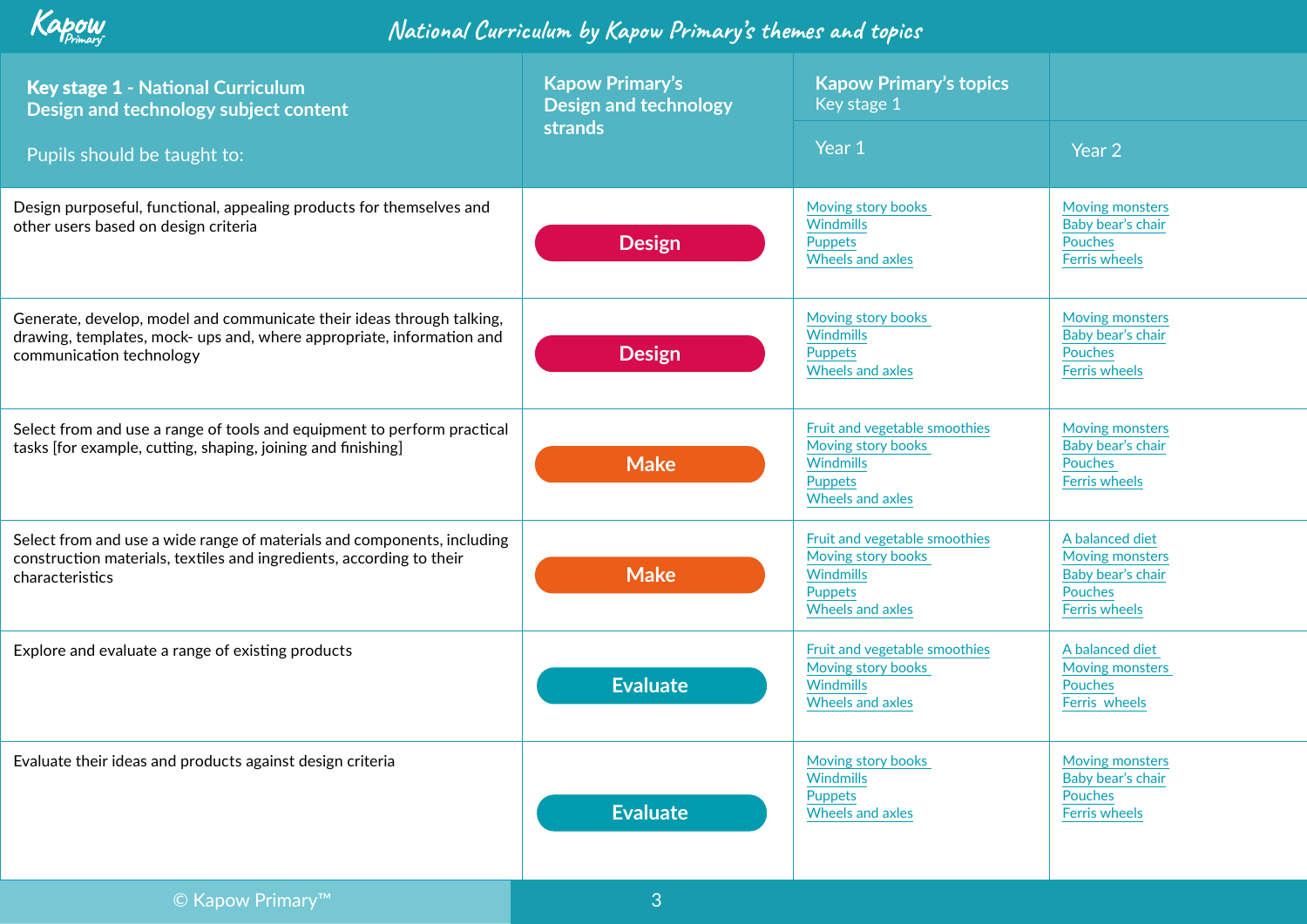

| <b>Key stage 1 - National Curriculum</b><br>Design and technology subject content                  | <b>Kapow Primary's</b><br><b>Design and technology</b> | <b>Kapow Primary's topics</b><br>Key stage 1               |                                           |
|----------------------------------------------------------------------------------------------------|--------------------------------------------------------|------------------------------------------------------------|-------------------------------------------|
| Pupils should be taught to:                                                                        | <b>strands</b>                                         | Year 1                                                     | Year 2                                    |
| Build structures, exploring how they can be made stronger, stiffer and<br>more stable              | <b>Technical knowledge</b>                             | Windmills                                                  | Baby bear's chair<br><b>Ferris wheels</b> |
| Explore and use mechanisms [for example, levers, sliders, wheels and<br>axles], in their products. | <b>Technical knowledge</b>                             | Moving story books<br><b>Wheels and axles</b><br>Windmills | Moving monsters<br><b>Ferris wheels</b>   |
| Use basic principles of a healthy and varied diet to prepare dishes                                | <b>Cooking and nutrition</b>                           | Fruit and vegetable smoothies                              | A balanced diet                           |
| Understand where food comes from                                                                   | <b>Cooking and nutrition</b>                           | Fruit and vegetable smoothies                              | A balanced diet                           |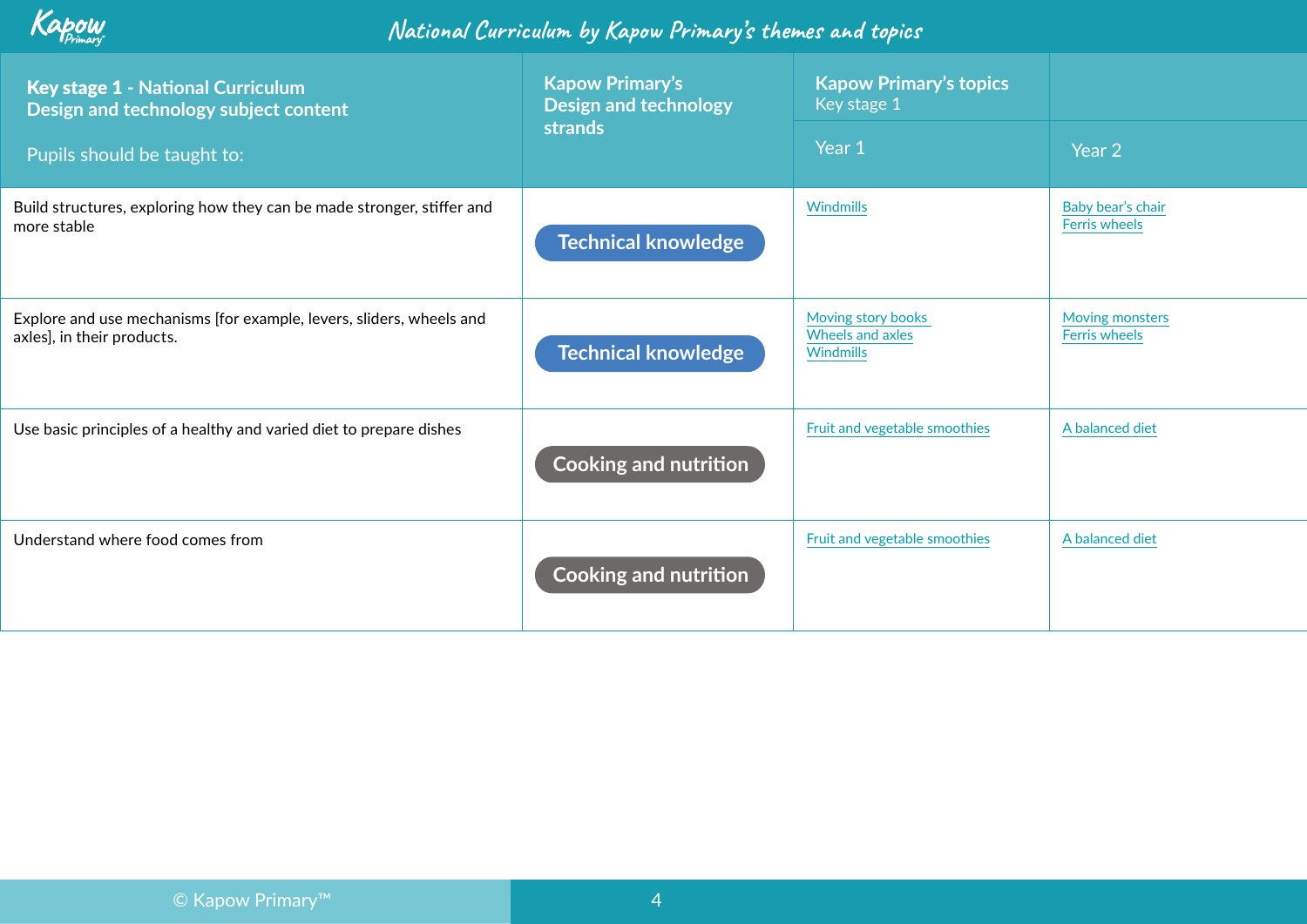| <b>Key stage 2 - National Curriculum</b><br>Design and technology subject content<br>Pupils should be taught to:                                                                                  | <b>Kapow Primary's</b><br><b>Design and technology</b><br><b>strands</b> | <b>Kapow Primary's topics</b><br>Lower Key stage 2<br>Year 3                                                                  | Year 4                                                                                                          |
|---------------------------------------------------------------------------------------------------------------------------------------------------------------------------------------------------|--------------------------------------------------------------------------|-------------------------------------------------------------------------------------------------------------------------------|-----------------------------------------------------------------------------------------------------------------|
| Use research and develop design criteria to inform the design of<br>innovative, functional, appealing products that are fit for purpose, aimed<br>at particular individuals or groups             | <b>Design</b>                                                            | Eating seasonally<br><b>Castles</b><br><b>Cushions</b><br><b>Electric poster</b><br><b>Pneumatic toys</b><br>Electronic charm | <b>Pavilions</b><br>Adapting a recipe<br><b>Fastenings</b><br><b>Torches</b><br>Slingshot cars<br>Mindful timer |
| Generate, develop, model and communicate their ideas through<br>discussion, annotated sketches, cross-sectional and exploded diagrams,<br>prototypes, pattern pieces and computer-aided design    | <b>Design</b>                                                            | <b>Castles</b><br><b>Cushions</b><br>Electric poster<br><b>Pneumatic toys</b><br>Electronic charm                             | <b>Pavilions</b><br><b>Fastenings</b><br><b>Torches</b><br>Slingshot cars                                       |
| Select from and use a wider range of tools and equipment to perform<br>practical tasks [for example, cutting, shaping, joining and finishing],<br>accurately                                      | <b>Make</b>                                                              | <b>Castles</b><br><b>Cushions</b><br><b>Electric poster</b><br><b>Pneumatic toys</b><br>Electronic charm                      | <b>Pavilions</b><br><b>Fastenings</b><br><b>Torches</b><br>Slingshot cars<br>Mindful timer                      |
| Select from and use a wider range of materials and components, including<br>construction materials, textiles and ingredients, according to their<br>functional properties and aesthetic qualities | <b>Make</b>                                                              | Eating seasonally<br><b>Castles</b><br><b>Cushions</b><br><b>Electric poster</b><br><b>Pneumatic toys</b><br>Electronic charm | <b>Pavilions</b><br>Adapting a recipe<br><b>Fastenings</b><br><b>Torches</b><br>Slingshot cars                  |
| Investigate and analyse a range of existing products                                                                                                                                              | <b>Evaluate</b>                                                          | <b>Castles</b><br><b>Cushions</b><br><b>Electric poster</b><br><b>Pneumatic toys</b>                                          | <b>Pavilions</b><br>Adapting a recipe<br><b>Fastenings</b><br><b>Torches</b><br>Slingshot cars<br>Mindful timer |
| Evaluate their ideas and products against their own design criteria and<br>consider the views of others to improve their work                                                                     | <b>Evaluate</b>                                                          | <b>Castles</b><br><b>Cushions</b><br><b>Electric poster</b><br><b>Pneumatic toys</b><br>Electronic charm                      | <b>Pavilions</b><br>Adapting a recipe<br><b>Fastenings</b><br><b>Torches</b><br>Slingshot cars<br>Mindful timer |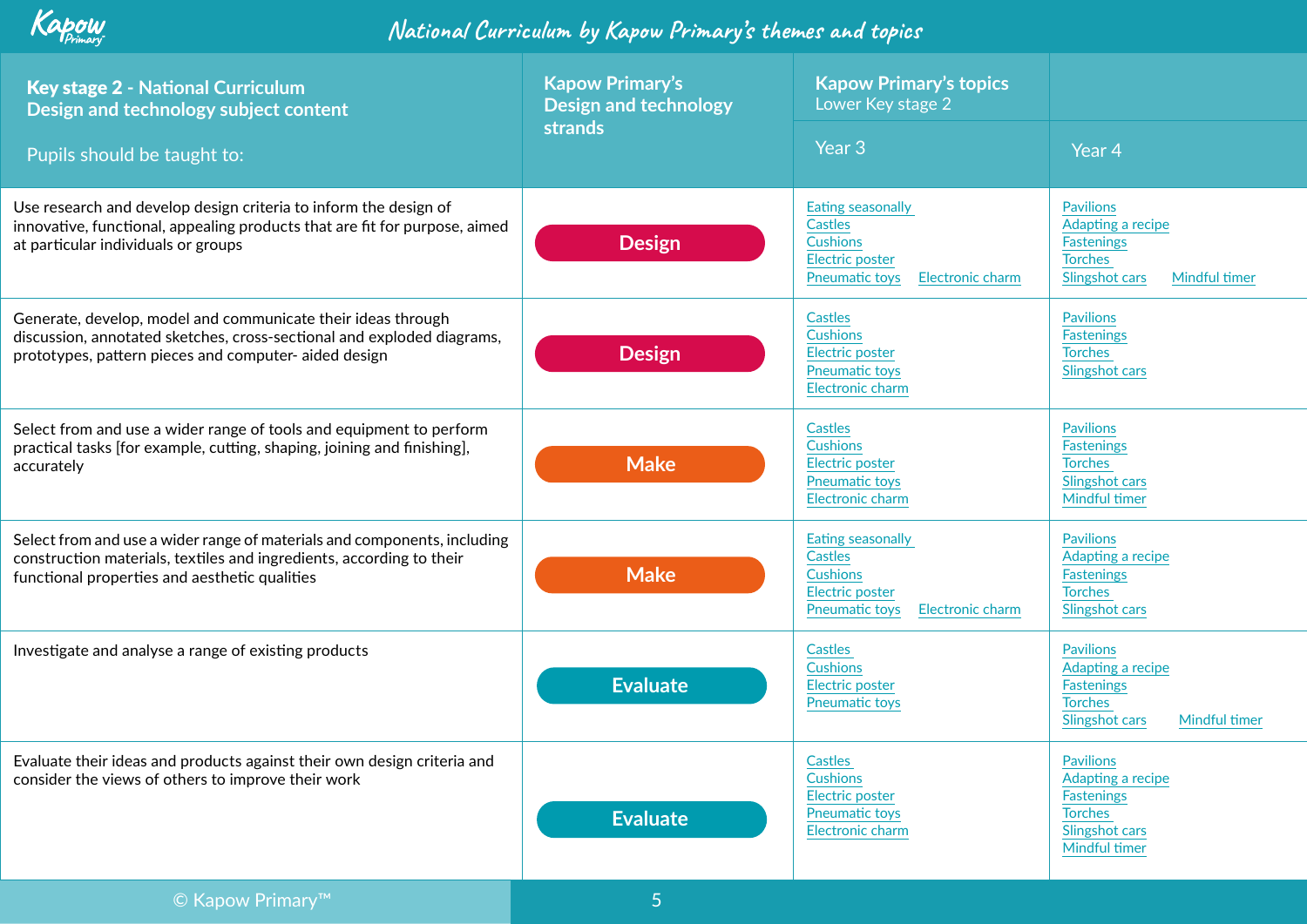

| <b>Key stage 2 - National Curriculum</b><br>Design and technology subject content                                                             | <b>Kapow Primary's</b><br><b>Design and technology</b><br>strands | <b>Kapow Primary's topics</b><br>Lower Key stage 2 |                                  |
|-----------------------------------------------------------------------------------------------------------------------------------------------|-------------------------------------------------------------------|----------------------------------------------------|----------------------------------|
| Pupils should be taught to:                                                                                                                   |                                                                   | Year <sub>3</sub>                                  | Year <sub>4</sub>                |
| Understand how key events and individuals in design and technology<br>have helped shape the world                                             | <b>Evaluate</b>                                                   | <b>Pneumatic toys</b><br>Electronic charm          | <b>Torches</b><br>Slingshot cars |
| Apply their understanding of how to strengthen, stiffen and reinforce<br>more complex structures                                              | <b>Technical knowledge</b>                                        | Castles                                            | <b>Pavilions</b>                 |
| Understand and use mechanical systems in their products [for example,<br>gears, pulleys, cams, levers and linkages]                           | <b>Technical knowledge</b>                                        | <b>Pneumatic toys</b>                              | Slingshot cars                   |
| Understand and use electrical systems in their products [for example,<br>series circuits incorporating switches, bulbs, buzzers and<br>motors | <b>Technical knowledge</b>                                        | <b>Electric poster</b>                             | <b>Torches</b>                   |
| Apply their understanding of computing to program, monitor and control<br>their products                                                      | <b>Technical knowledge</b>                                        | Electronic charm                                   | Mindful timer                    |
| Understand and apply principles of a healthy and varied diet                                                                                  | <b>Cooking and nutrition</b>                                      | Eating seasonally                                  | Adapting a recipe                |
| Prepare and cook variety of predominantly savoury dishes using a range<br>of cooking techniques                                               | <b>Cooking and nutrition</b>                                      | Eating seasonally                                  | Adapting a recipe                |
| Understand seasonality, and know where and how a variety of<br>ingredients are grown, reared, caught and processed                            | <b>Cooking and nutrition</b>                                      | <b>Eating seasonally</b>                           | Adapting a recipe                |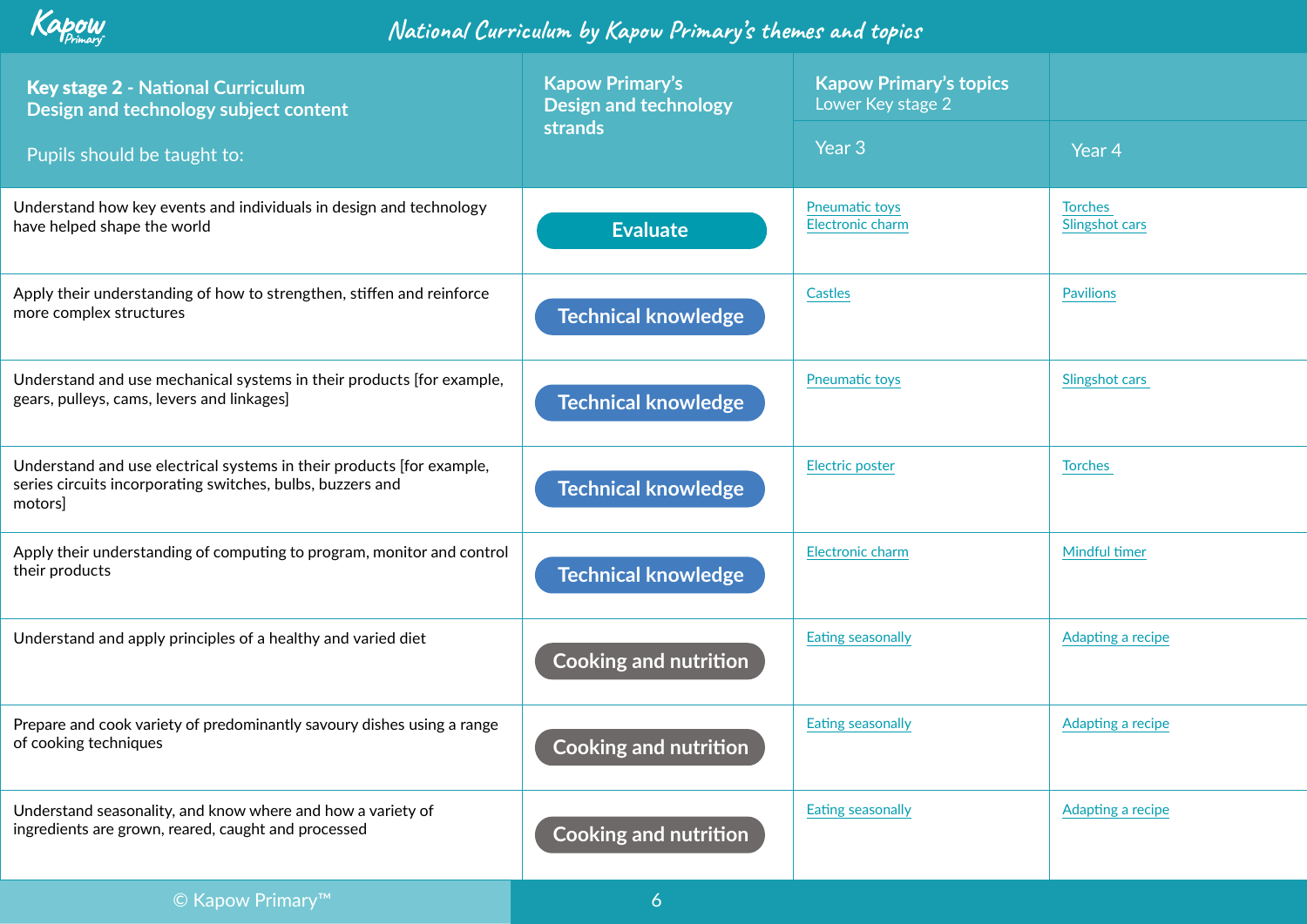| <b>Key stage 2 - National Curriculum</b><br>Design and technology subject content<br>Pupils should be taught to:                                                                                  | <b>Kapow Primary's</b><br><b>Design and technology</b><br><b>strands</b> | <b>Kapow Primary's topics</b><br>Upper Key stage 2<br>Year 5                                                                                 | Year 6                                                                                                      |
|---------------------------------------------------------------------------------------------------------------------------------------------------------------------------------------------------|--------------------------------------------------------------------------|----------------------------------------------------------------------------------------------------------------------------------------------|-------------------------------------------------------------------------------------------------------------|
| Use research and develop design criteria to inform the design of<br>innovative, functional, appealing products that are fit for purpose, aimed<br>at particular individuals or groups             | <b>Design</b>                                                            | What could be healthier?<br>Pop-up books<br><b>Stuffed toys</b><br>Electronic greetings cards<br><b>Bridges</b><br><b>Monitoring devices</b> | Come dine with me<br>Automata toys<br>Waistcoats<br>Steady hand game<br>Playgrounds<br>Navigating the world |
| Generate, develop, model and communicate their ideas through<br>discussion, annotated sketches, cross-sectional and exploded diagrams,<br>prototypes, pattern pieces and computer-aided design    | <b>Design</b>                                                            | What could be healthier?<br>Pop-up books<br><b>Stuffed toys</b><br>Electronic greetings cards<br><b>Monitoring devices</b><br><b>Bridges</b> | Automata toys<br>Waistcoats<br>Steady hand game<br>Playgrounds<br>Navigating the world                      |
| Select from and use a wider range of tools and equipment to perform<br>practical tasks [for example, cutting, shaping, joining and finishing],<br>accurately                                      | <b>Make</b>                                                              | Pop-up books<br><b>Stuffed toys</b><br>Electronic greetings cards<br><b>Bridges</b>                                                          | Automata toys<br>Waistcoats<br>Steady hand game<br>Playgrounds<br>Navigating the world                      |
| Select from and use a wider range of materials and components, including<br>construction materials, textiles and ingredients, according to their<br>functional properties and aesthetic qualities | <b>Make</b>                                                              | What could be healthier?<br>Pop-up books<br><b>Stuffed toys</b><br>Electronic greetings cards<br><b>Bridges</b>                              | Come dine with me<br>Waistcoats<br>Steady hand game<br>Playgrounds                                          |
| Investigate and analyse a range of existing products                                                                                                                                              | <b>Evaluate</b>                                                          | Pop-up books<br><b>Stuffed toys</b><br>Electronic greetings cards<br><b>Bridges</b>                                                          | Automata toys<br>Waistcoats<br>Steady hand game<br>Playgrounds                                              |
| Evaluate their ideas and products against their own design criteria and<br>consider the views of others to improve their work                                                                     | <b>Evaluate</b>                                                          | Pop-up books<br><b>Stuffed toys</b><br>Electronic greetings cards<br><b>Bridges</b><br><b>Monitoring devices</b>                             | Automata toys<br>Waistcoats<br>Steady hand game<br>Playgrounds<br>Navigating the world                      |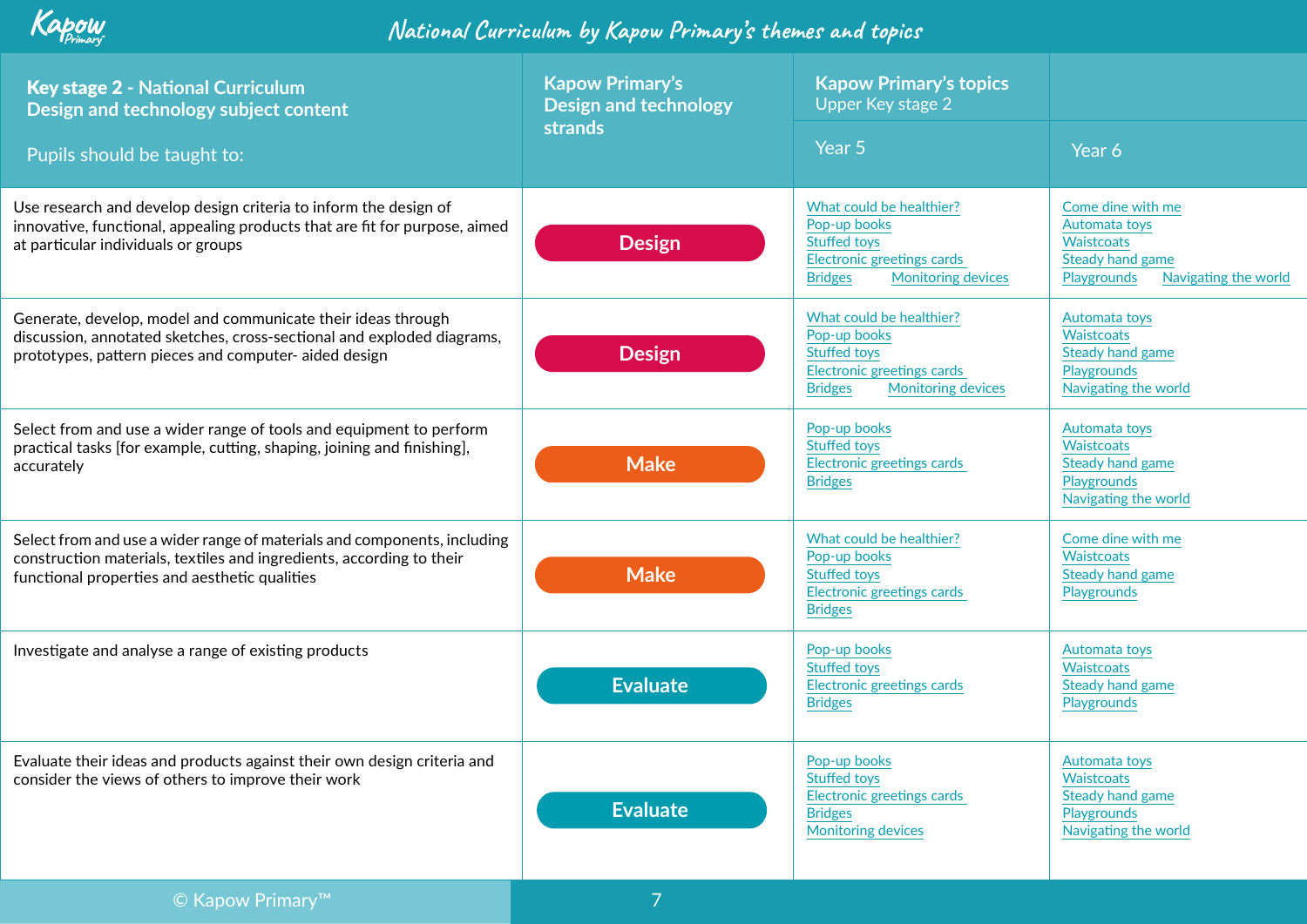| <b>Kapow Primary's</b><br><b>Design and technology</b><br>strands | <b>Kapow Primary's topics</b><br><b>Upper Key stage 2</b>                                  | Year 6                                                        |
|-------------------------------------------------------------------|--------------------------------------------------------------------------------------------|---------------------------------------------------------------|
|                                                                   |                                                                                            |                                                               |
| <b>Evaluate</b>                                                   | What could be healthier?<br><b>Electronic greetings cards</b><br><b>Monitoring devices</b> | Come dine with me<br>Automata toys<br><b>Steady hand game</b> |
| <b>Technical knowledge</b>                                        | <b>Bridges</b><br><b>Monitoring devices</b>                                                | Playgrounds                                                   |
| <b>Technical knowledge</b>                                        | Pop-up books                                                                               | Automata toys                                                 |
| <b>Technical knowledge</b>                                        | Electronic greetings cards                                                                 | <b>Steady hand game</b>                                       |
| <b>Technical knowledge</b>                                        | <b>Monitoring devices</b>                                                                  | Navigating the world                                          |
| <b>Cooking and nutrition</b>                                      | What could be healthier?                                                                   | Come dine with me                                             |
| <b>Cooking and nutrition</b>                                      | What could be healthier?                                                                   | Come dine with me                                             |
| <b>Cooking and nutrition</b>                                      | What could be healthier?                                                                   | Come dine with me                                             |
|                                                                   |                                                                                            | Year 5                                                        |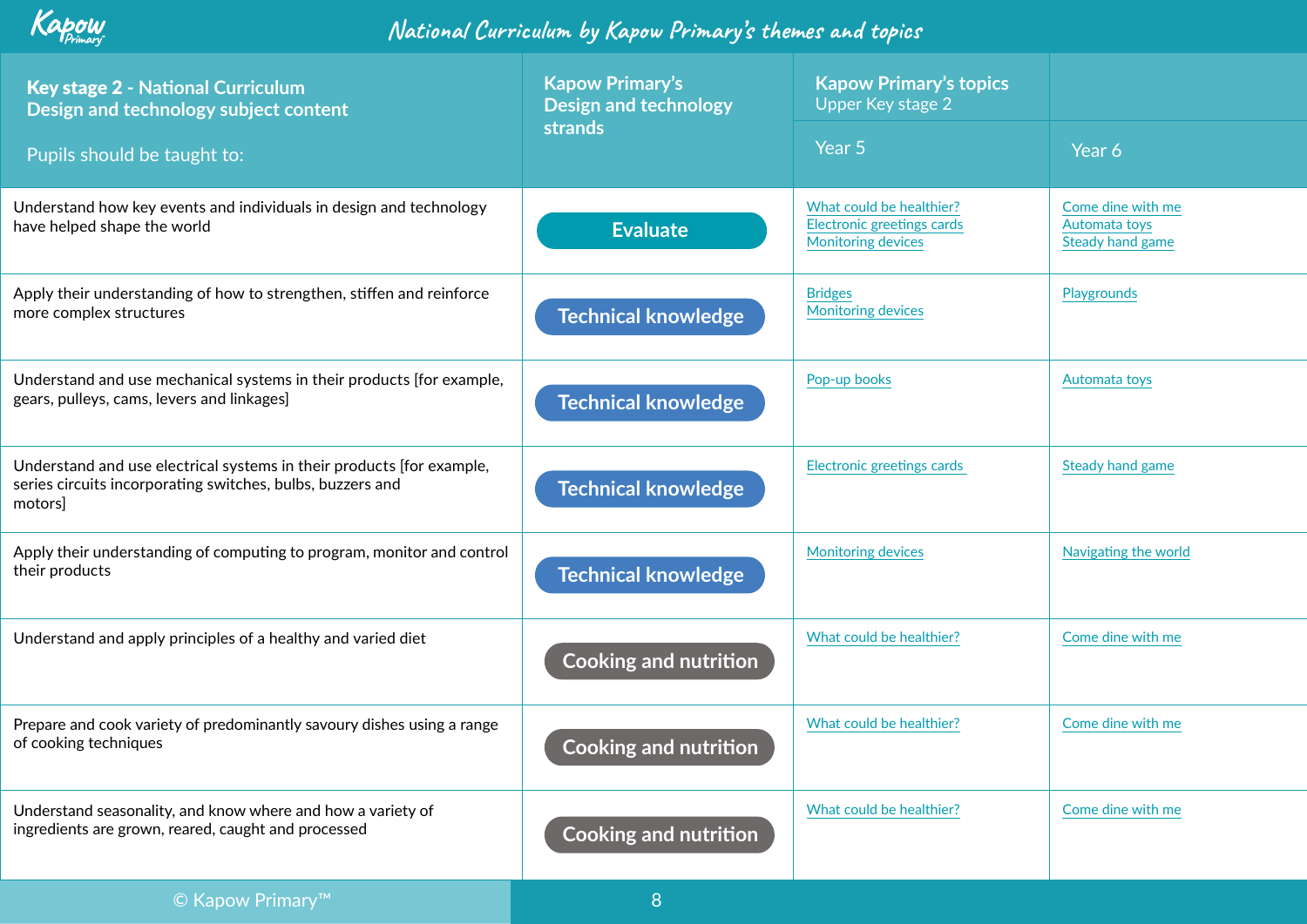| <b>Year 1</b>                        | Unit description<br>Pupils will                                                                                | <b>Curriculum coverage</b><br>The key strands are: | In this unit, the pupils will be                                                                                                                                                   | Cross-curricular<br>links |
|--------------------------------------|----------------------------------------------------------------------------------------------------------------|----------------------------------------------------|------------------------------------------------------------------------------------------------------------------------------------------------------------------------------------|---------------------------|
| Food:<br><b>Fruit and vegetables</b> |                                                                                                                | <b>Design</b>                                      | Designing a smoothie carton, using traditional or digital (ICT) methods based on a chosen<br>ingredient combination; selecting fruits and vegetables for a smoothie recipe         | Science                   |
| smoothie                             | Learn how to identify fruits<br>and vegetables. Then apply<br>this knowledge to design and<br>make a smoothie. | <b>Make</b>                                        | Preparing, chopping and blending fruit and vegetables                                                                                                                              |                           |
| (4 lessons)                          |                                                                                                                | <b>Evaluate</b>                                    | Trialling and exploring combinations of ingredients, specifying favourite combinations                                                                                             |                           |
| Go to unit                           |                                                                                                                | <b>Cooking and nutrition</b>                       | Recognising the difference between fruit and vegetables, describing texture and taste,<br>developing knowledge about where fruit and vegetables grow, identifying parts of a plant |                           |
| <b>Mechanisms:</b>                   |                                                                                                                | <b>Design</b>                                      | Planning and sketching the mechanical elements in the moving story book                                                                                                            | English                   |
| <b>Moving story books</b>            | Explore levers and sliders to                                                                                  | <b>Make</b>                                        | Assembling mechanisms to create various movements (up, down, along, around)                                                                                                        |                           |
| (4 lessons)                          | make a moving story book.                                                                                      | <b>Evaluate</b>                                    | Reflecting on the finished moving story book, by expressing likes, dislikes and improvements                                                                                       |                           |
| Go to unit                           |                                                                                                                | <b>Technical knowledge</b>                         | Exploring how levers and sliders work in a paper-card format to create different movements                                                                                         |                           |
| Structures:                          |                                                                                                                | <b>Design</b>                                      | Designing for a client and considering the client's preferences and requirements, following a<br>basic list of criteria                                                            | <b>Maths</b>              |
| <b>Windmills</b>                     | Design and create their own                                                                                    | <b>Make</b>                                        | Using templates and nets, selecting from basic crafting tools and materials (paper, card,<br>scissors and glue) to create a functional mechanical windmill                         |                           |
| (4 lessons)                          | structure and functioning<br>windmill.                                                                         | <b>Evaluate</b>                                    | Exploring different forms of windmill structures, testing the finished windmill                                                                                                    |                           |
| Go to unit                           |                                                                                                                | <b>Technical knowledge</b>                         | Developing awareness of different structure formats, forming an understanding of how to<br>turn 2D nets into 3D shapes                                                             |                           |
| <b>Textiles:</b>                     |                                                                                                                | <b>Design</b>                                      | Designing a puppet based on a character, using a template and considering which colours and<br>features will be needed                                                             | English                   |
| <b>Puppets</b>                       | Learn the different ways they<br>can join fabrics                                                              | <b>Make</b>                                        | Cutting and joining fabric using glue, pins or staples, as well as attaching any additional<br>features                                                                            | Art and design            |
| (4 lessons)                          | together through the creation<br>of a puppet.                                                                  | <b>Evaluate</b>                                    | Testing and exploring different methods of joining fabrics, and determining which would be<br>best for the puppet, reflecting on the finished product                              |                           |
| Go to unit                           |                                                                                                                | <b>Technical knowledge</b>                         | Understanding the various techniques used to join two fabrics together                                                                                                             |                           |
| <b>Mechanisms:</b>                   |                                                                                                                | <b>Design</b>                                      | Sketching, measuring and planning the chassis of the vehicle, including a computer- based<br>digital racing flag design                                                            | Maths                     |
| <b>Wheels and axles</b>              | Experiment with mechanisms<br>and troubleshoot why some                                                        | <b>Make</b>                                        | Adapting mechanisms, measuring and cutting accurately to a design brief, working to scale<br>and identifying commonly used materials for wheels                                    |                           |
| (4 lessons)                          | wheels don't rotate, before<br>designing and building a<br>moving vehicle.                                     | <b>Evaluate</b>                                    | Researching and testing mechanisms                                                                                                                                                 |                           |
| Go to unit                           |                                                                                                                | <b>Technical knowledge</b>                         | Investigating how wheels work as part of a full mechanism including axles and axle holders                                                                                         |                           |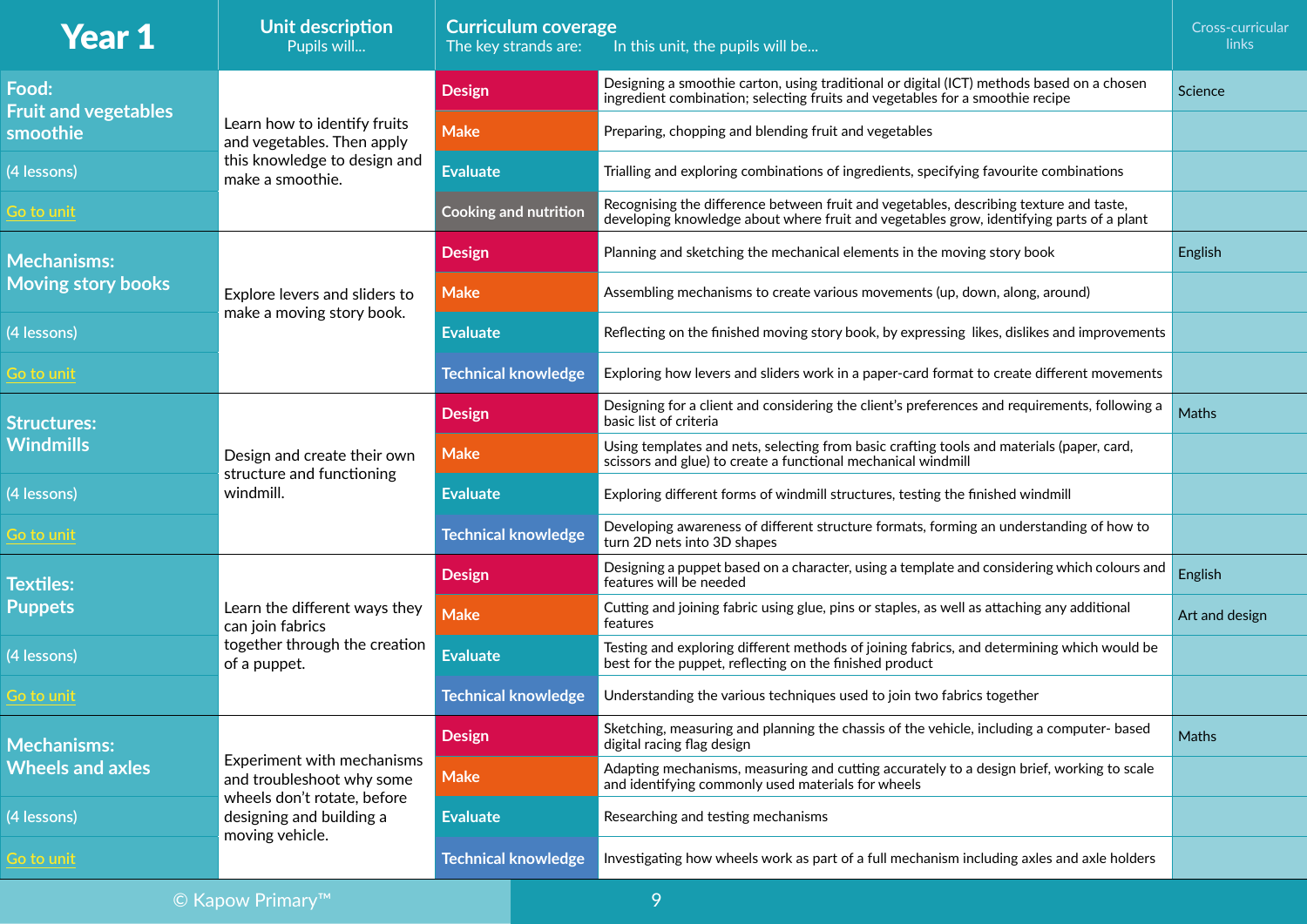| <b>Year 2</b>            | Unit description<br>Pupils will                                                         |                 | <b>Curriculum coverage</b><br>The key strands are: | In this unit, the pupils will be                                                                                                                                                            | Cross-curricular<br>links |
|--------------------------|-----------------------------------------------------------------------------------------|-----------------|----------------------------------------------------|---------------------------------------------------------------------------------------------------------------------------------------------------------------------------------------------|---------------------------|
| Food:                    |                                                                                         | <b>Design</b>   |                                                    | Planning for a set brief, following simple criteria, designing a healthy wrap                                                                                                               | <b>Maths</b>              |
| A balanced diet          | Explore what makes a<br>balanced diet and taste test                                    | <b>Make</b>     |                                                    | Preparing food safely and hygienically, chopping and slicing safely using a bridge or claw grip Science                                                                                     |                           |
| (4 lessons)              | combinations of different<br>food groups before designing<br>and making a wrap.         | <b>Evaluate</b> |                                                    | Conducting product research, trialling and feeding back on foods taste, texture and aroma                                                                                                   |                           |
| Go to unit               |                                                                                         |                 | <b>Cooking and nutrition</b>                       | Identifying each of the food groups, understanding what makes a balanced diet, developing<br>an awareness of hidden sugars in everyday foods                                                |                           |
| <b>Mechanisms:</b>       | Analyse existing levers and                                                             | <b>Design</b>   |                                                    | Devising and using design criteria, planning for the design and creation of a mechanical toy,<br>drawing simple diagrams to express ideas                                                   | Maths                     |
| <b>Moving monsters</b>   | linkage systems to identify<br>components that they can use                             | <b>Make</b>     |                                                    | Cutting and assembling accurately, selecting appropriate crafting materials and tools such as<br>card, paper, glue and paper fasteners                                                      |                           |
| (4 lessons)              | to plan, design and develop a<br>mechanical monster.                                    | <b>Evaluate</b> |                                                    | Carrying out primary research, exploring and discussing existing objects which have linkages,<br>levers and pivots                                                                          |                           |
| Go to unit               |                                                                                         |                 | <b>Technical knowledge</b>                         | Identifying inputs and outputs as part of a mechanism, developing an understanding of how<br>linkages, levers and pivots operate together                                                   |                           |
| <b>Structures:</b>       | Experiment with different                                                               | <b>Design</b>   |                                                    | Designing for others, using criteria and applying knowledge of structures through planning                                                                                                  | <b>Maths</b>              |
| <b>Baby bear's chair</b> | shapes and manipulate<br>materials to explore and                                       | <b>Make</b>     |                                                    | Identifying flaws in a pre-modelled design and thinking about ways to fix or strengthen them,<br>cutting and assembling accurately, selecting from materials based on their characteristics |                           |
| (4 lessons)              | evaluate a range of structural<br>properties. They apply this<br>knowledge to their own | <b>Evaluate</b> |                                                    | Exploring natural and man-made structures, testing and evaluating, analysing existing chairs<br>including those by established designers                                                    |                           |
| Go to unit               | design, make and test task.                                                             |                 | <b>Technical knowledge</b>                         | Understanding strength, stability and stiffness, knowing that different shapes can strengthen<br>or weaken structures, know materials can be manipulated to improve strength and stiffness  |                           |
| <b>Textiles:</b>         |                                                                                         | <b>Design</b>   |                                                    | Developing and sketching design ideas using a template                                                                                                                                      | Art and design            |
| <b>Pouches</b>           | Design and make their own<br>wallet or purse, learning to                               | <b>Make</b>     |                                                    | Threading a needle, sewing a running stitch, preparing fabrics for sewing, tying a secure knot                                                                                              |                           |
| (4 lessons)              | use running stitch to join two<br>pieces of fabric together.                            | <b>Evaluate</b> |                                                    | Discussing the making process and finished product, reviewing other's final outcome                                                                                                         |                           |
| Go to unit               |                                                                                         |                 | <b>Technical knowledge</b>                         | Identifying parts of a needle (point and eye), understanding the alternative ways of joining<br>fabrics and embellishments                                                                  |                           |
| <b>Mechanisms:</b>       |                                                                                         | <b>Design</b>   |                                                    | Using ICT to produce an inspiration board to review and annotate, designing mechanisms<br>informed by research                                                                              | Maths                     |
| <b>Ferris wheel</b>      | Explore existing mechanisms<br>in order to design, test and                             | <b>Make</b>     |                                                    | Measuring and cutting accurately, working to scale and following a design brief, selecting<br>materials based on their characteristics                                                      | Science                   |
| (4 lessons)              | make their own big wheel<br>style ride.                                                 | <b>Evaluate</b> |                                                    | Testing and adapting mechanisms, researching mechanisms and existing products                                                                                                               |                           |
| Go to unit               |                                                                                         |                 | <b>Technical knowledge</b>                         | Understanding and consolidating how an axle, axle holder and wheel work in harmony,<br>understanding various properties of basic materials such as plastic, wood and metal                  |                           |
| 10<br>© Kapow Primary™   |                                                                                         |                 |                                                    |                                                                                                                                                                                             |                           |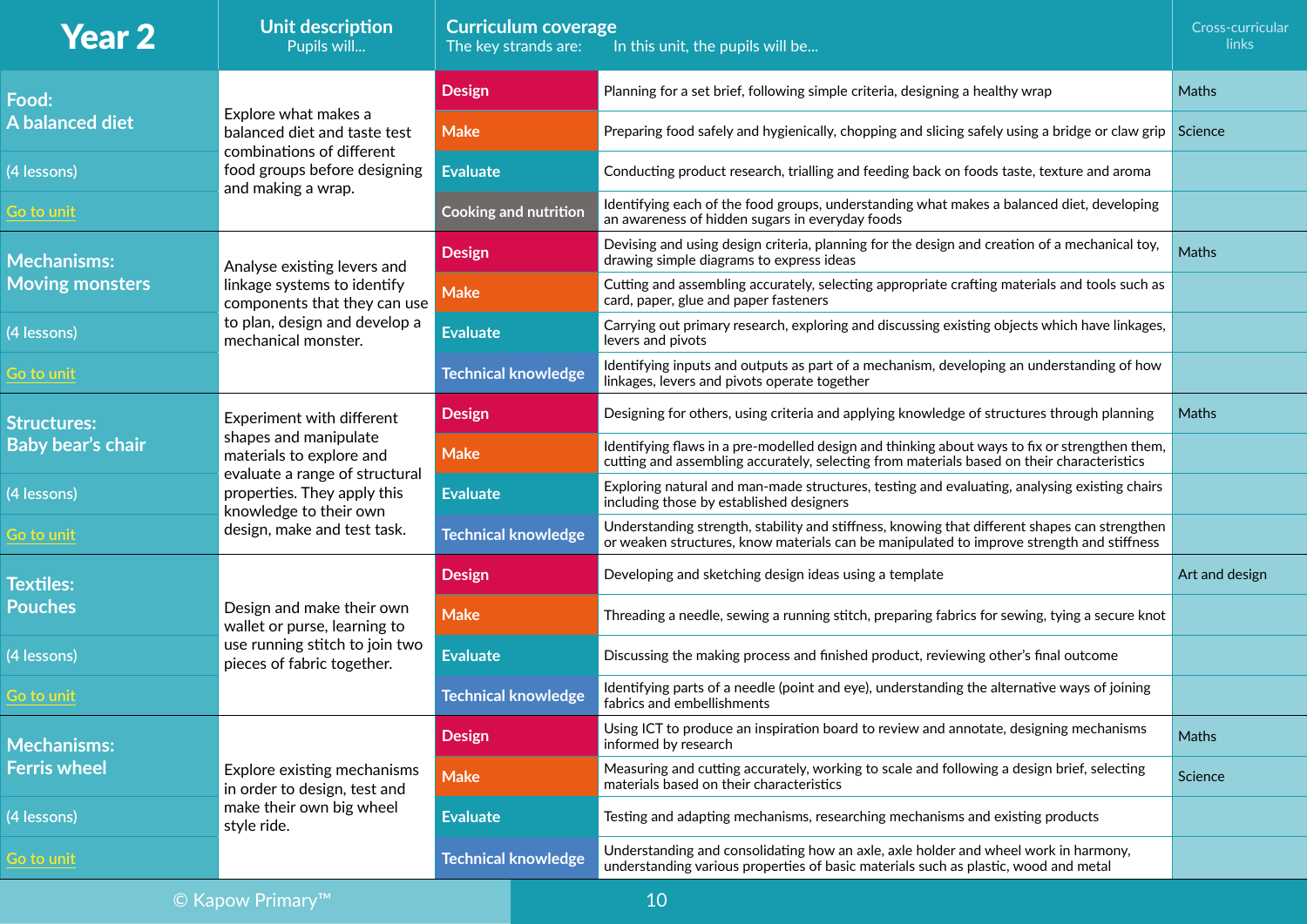| <b>Year 3</b>              | Unit description<br>Pupils will                                                                                    | <b>Curriculum coverage</b><br>In this unit, the pupils will be<br>The key strands are: |                                                                                                                                                                                 | Cross-curricular<br>links |
|----------------------------|--------------------------------------------------------------------------------------------------------------------|----------------------------------------------------------------------------------------|---------------------------------------------------------------------------------------------------------------------------------------------------------------------------------|---------------------------|
| Food:                      | Learn about seasonality and                                                                                        | <b>Design</b>                                                                          | Generating and adapting a seasonal recipe idea based on research, designing to simple<br>criteria                                                                               | Geography                 |
| <b>Eating seasonally</b>   | how the climate a food is<br>grown in can alter the way it<br>tastes and make a crumble<br>and tart using seasonal | <b>Make</b>                                                                            | Safely preparing fruit and vegetables, following a recipe, adapting a recipe                                                                                                    | Science                   |
| (4 lessons)                |                                                                                                                    | <b>Evaluate</b>                                                                        | Tasting and evaluating their dessert against criteria                                                                                                                           |                           |
| Go to unit                 | ingredients.                                                                                                       | <b>Cooking and nutrition</b>                                                           | Knowing what foods are in season and when, understanding the benefits of various foods,<br>knowing how climate affects which foods can grow naturally in different environments |                           |
| <b>Mechanisms:</b>         | Examine pneumatic systems                                                                                          | <b>Design</b>                                                                          | Generating and communicating ideas using thumbnail sketches, exploded-diagrams and<br>modelling, drawing plans to house the mechanism                                           | Science                   |
| <b>Pneumatic systems</b>   | using syringes and balloons<br>then apply their                                                                    | <b>Make</b>                                                                            | Selecting appropriate materials and equipment for functional and aesthetic purposes                                                                                             |                           |
| (4 lessons)                | understanding of mechanical<br>systems to create their own                                                         | <b>Evaluate</b>                                                                        | Assessing how well their product works and if it matches their original design ideas and<br>criteria                                                                            |                           |
| Go to unit                 | pneumatic toys.                                                                                                    | <b>Technical knowledge</b>                                                             | Understanding how pneumatic systems work, identifying the key inputs and outputs of the<br>mechanism, expressing the need for visual communication in the design process        |                           |
| <b>Structures:</b>         | Learn more advanced<br>construction techniques and<br>plan for complex                                             | <b>Design</b>                                                                          | Planning for manufacture, establishing and using a design criteria to help focus and evaluate<br>their work, utilising research to inform idea generation                       | Maths                     |
| <b>Castles</b>             |                                                                                                                    | <b>Make</b>                                                                            | Using more demanding practical skills (paper engineering/paper folding techniques);<br>including traditional and digital net creation using computer-aided-design (CAD)         |                           |
| (4 lessons)                | arrangements of structures<br>with continual emphasis on                                                           | <b>Evaluate</b>                                                                        | Reflecting on their project as it progresses, evaluating their own and other's final product                                                                                    |                           |
| Go to unit                 | evaluating throughout.                                                                                             | <b>Technical knowledge</b>                                                             | Applying prior understanding and increasing knowledge of paper or card nets and structures;<br>consolidating methods and techniques to improve stability and strength           |                           |
| <b>Textiles:</b>           |                                                                                                                    | <b>Design</b>                                                                          | Designing and planning the style, shape and seams of a cushion, using pattern piece<br>paper templates and models                                                               | Art and design            |
| <b>Cushions</b>            | Learn to sew cross stitch and<br>appliqué and then apply this                                                      | <b>Make</b>                                                                            | Sewing cross stitch and running stitch to join, complete seams, seal stuffing and add appliqué<br>decorative elements, following specified design criteria                      |                           |
| (4 lessons)                | to the design and creation of a<br>cushion.                                                                        | <b>Evaluate</b>                                                                        | Reviewing existing products, expressing constructive feedback on other's work                                                                                                   |                           |
| Go to unit                 |                                                                                                                    | <b>Technical knowledge</b>                                                             | Understanding that fabrics can be layered for effect, recognising the appearance and<br>technique for different stitch types, including strength to reinforce joins             |                           |
| <b>Electrical systems:</b> | Introducing electrical systems,                                                                                    | <b>Design</b>                                                                          | Learning about information design, creating an initial design from a brief and developing<br>into a final design                                                                | Science                   |
| <b>Electric Poster</b>     | learning about circuit compo-<br>nents and electric products                                                       | <b>Make</b>                                                                            | Mounting the poster, measuring and marking out using a ruler, fitting an electrical compo-<br>nent (bulb).                                                                      |                           |
| (4 lessons)                | and then applying thsi learn-<br>ing to design and assemble an                                                     | <b>Evaluate</b>                                                                        | Evaluating and their own and others' initial designs with constructive criticism and against<br>the design criteria.                                                            |                           |
| Go to unit                 | electric poster.                                                                                                   | <b>Technical knowledge</b>                                                             | Understanding what an electrical system is, recognising common features of electfrical<br>products, knowing the names of some simple components.                                |                           |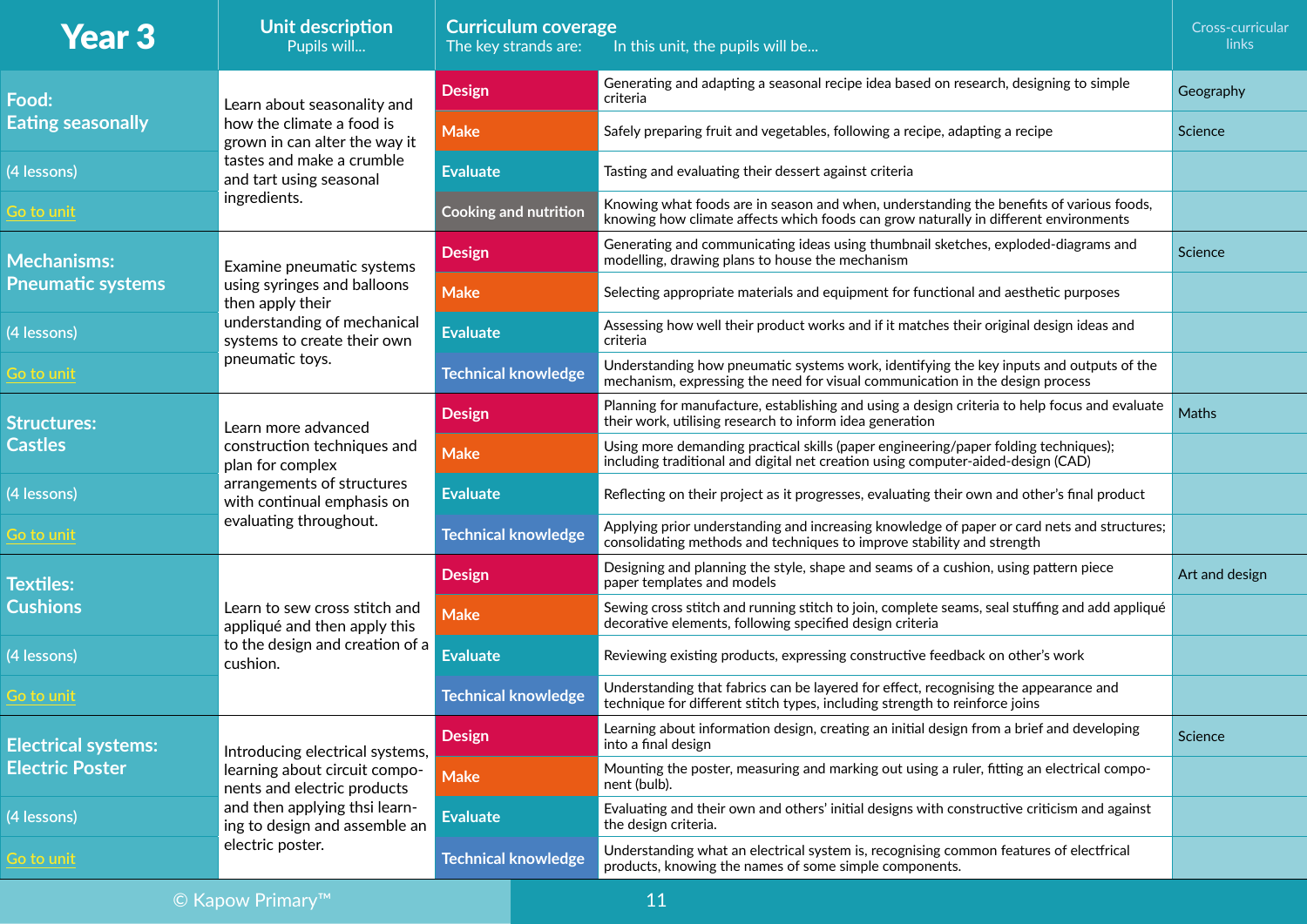| <b>Year 4</b>              | Unit description<br>Pupils will                                                                                                  | <b>Curriculum coverage</b><br>The key strands are:<br>In this unit, the pupils will be |                                                                                                                                                                                          |                |
|----------------------------|----------------------------------------------------------------------------------------------------------------------------------|----------------------------------------------------------------------------------------|------------------------------------------------------------------------------------------------------------------------------------------------------------------------------------------|----------------|
| Food:                      |                                                                                                                                  | <b>Design</b>                                                                          | Reviewing existing products to inform design ideas, working within a set design brief                                                                                                    | Science        |
| <b>Adapting a recipe</b>   | Adapt a recipe by adding or<br>altering the ingredients and<br>then work in groups to create<br>a final design that falls within | <b>Make</b>                                                                            | Following but adapting an existing recipe, preparing food hygienically, creaming and<br>combining ingredients to form a basic dough                                                      |                |
| (4 lessons)                |                                                                                                                                  | <b>Evaluate</b>                                                                        | Reflecting on and identifying flavours from a prototype, reviewing what aspects to change to<br>improve the current recipe                                                               |                |
| Go to unit                 | a set budget and design brief.                                                                                                   | <b>Cooking and nutrition</b>                                                           | Understanding the cost implications behind professional food preparation, altering a dough<br>to be savoury or sweet, knowing to mix dry ingredients before combining with wet           |                |
| <b>Structures:</b>         | Be introduced to pavilion<br>architecture, pupils                                                                                | <b>Design</b>                                                                          | Exploring and designing within a given context or theme, aimed at a chosen target audience                                                                                               | Maths          |
| <b>Pavilions</b>           | experiment with frame<br>structures before designing                                                                             | <b>Make</b>                                                                            | Selecting from a range of materials and equipment to create frame structures, and to add<br>aesthetic value                                                                              |                |
| (4 lessons)                | their own landscape and<br>pavilion, using a wider range                                                                         | <b>Evaluate</b>                                                                        | Discussing and reviewing existing pavilions and expo centres                                                                                                                             |                |
| Go to unit                 | of materials and construction<br>techniques.                                                                                     | <b>Technical knowledge</b>                                                             | Knowing what a pavilion is, building on prior knowledge of net structures and broadening<br>knowledge of frames, know architects consider light, shadow and patterns when designing      |                |
| <b>Textiles:</b>           | Research different types of<br>fabric fastenings before                                                                          | <b>Design</b>                                                                          | Devising a list of design criteria, planning production, annotating isometric diagrams and<br>sketches to further develop initial design ideas                                           | Art and design |
| <b>Fastenings</b>          |                                                                                                                                  | <b>Make</b>                                                                            | Selecting appropriate fastening types and equipment to sew, measuring and cutting<br>fabric materials accurately                                                                         |                |
| (4 lessons)                | deciding which they want to<br>use in their design for a book<br>sleeve.                                                         | <b>Evaluate</b>                                                                        | Researching and analysing methods of fastening fabric, determining the strength and use of<br>each                                                                                       |                |
| Go to unit                 |                                                                                                                                  | <b>Technical knowledge</b>                                                             | Understanding stitches and fastenings and their pros and cons, knowing how to use pattern<br>pieces to tessellate and save fabric as well as produce more accurate results               |                |
| <b>Electrical systems:</b> |                                                                                                                                  | <b>Design</b>                                                                          | Designing for a chosen user-profile, identifying key properties (e.g. reflective, water<br>resistant) of a material and utilising this knowledge to inform design ideas                  | Science        |
| <b>Torches</b>             | Be introduced to electricity<br>and electrical safety before                                                                     | <b>Make</b>                                                                            | Making a functional, operational electrical series-circuit and housing this appropriately,<br>selecting materials based on their characteristics                                         |                |
| (4 lessons)                | making a simple electric<br>circuit to create a functioning<br>torch.                                                            | <b>Evaluate</b>                                                                        | Reviewing and discussing existing torches, including use and the reasons behind the<br>materials in their build                                                                          |                |
| <b>Go to unit</b>          |                                                                                                                                  | <b>Technical knowledge</b>                                                             | Identifying electrical components by name (e.g. bulb, cell), able to build a working electrical<br>series-circuit and correct errors                                                     |                |
| <b>Mechanisms:</b>         |                                                                                                                                  | <b>Design</b>                                                                          | Developing designs following a list of design criteria, modelling and testing the launch chassis Science                                                                                 |                |
| <b>Slingshot cars</b>      | Use kinetic energy to power<br>slingshot cars, designing and                                                                     | <b>Make</b>                                                                            | Selecting the materials and tools to measure, mark, cut and assemble accurately, using nets<br>and tabs to design and make the car chassis                                               |                |
| (4 lessons)                | making their own and then<br>testing their effectiveness in<br>time trials                                                       | <b>Evaluate</b>                                                                        | Testing products in time trials, comparing to other's designs, discussing and recording ways<br>to improve the speed of the car, reviewing and learning about aerodynamic shapes in cars |                |
| Go to unit                 |                                                                                                                                  | <b>Technical knowledge</b>                                                             | Utilising car-part terminology (e.g. chassis), consolidating net and template creation,<br>recognising key mechanisms as part of a product's key functionality                           |                |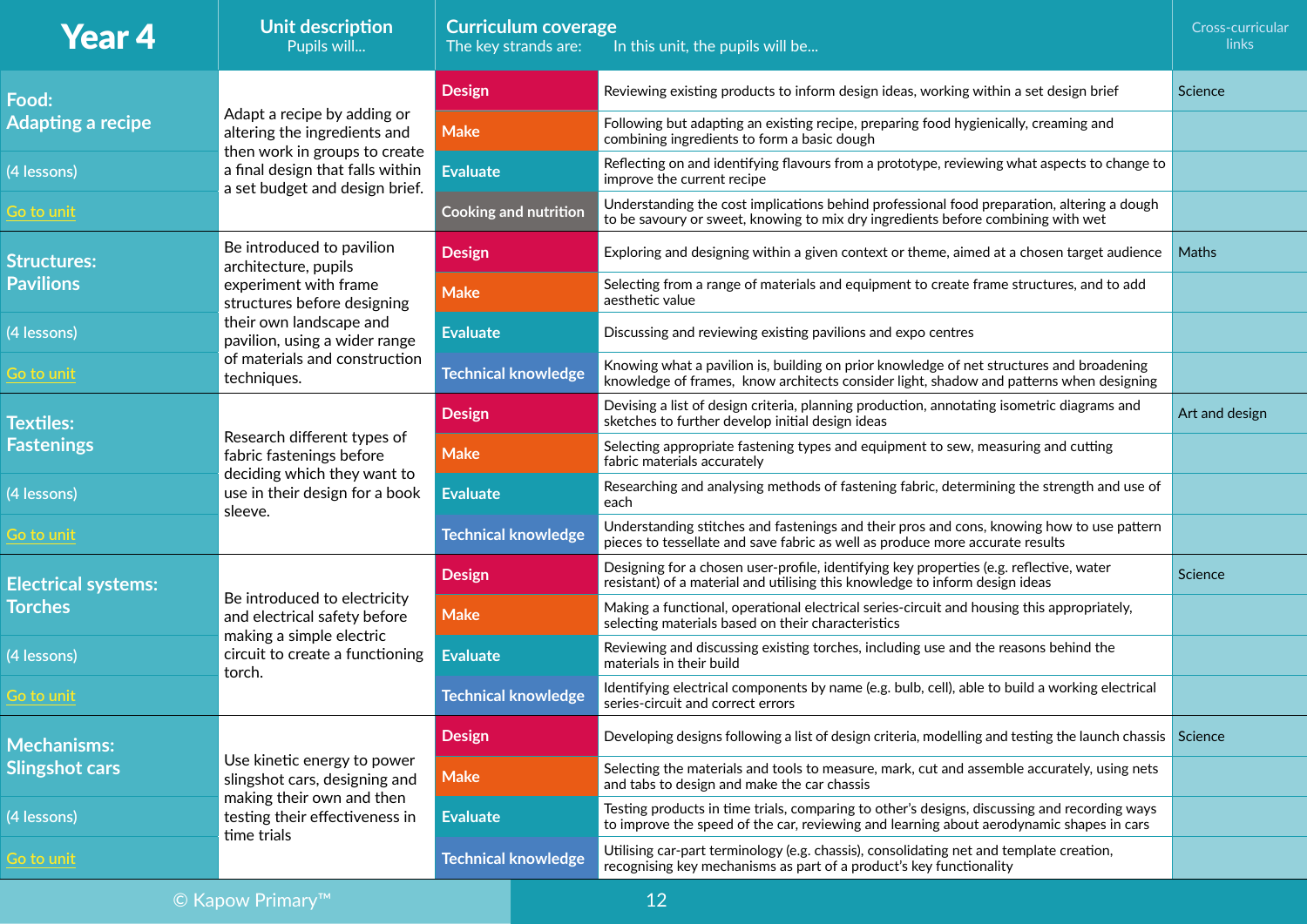| <b>Year 5</b>                      | Unit description<br>Pupils will                                                 | <b>Curriculum coverage</b><br>The key strands are: | In this unit, the pupils will be                                                                                                                                                          | Cross-curricular<br>links |
|------------------------------------|---------------------------------------------------------------------------------|----------------------------------------------------|-------------------------------------------------------------------------------------------------------------------------------------------------------------------------------------------|---------------------------|
| Food:                              |                                                                                 | <b>Design</b>                                      | Adapting an existing recipe,                                                                                                                                                              | Maths                     |
| <b>What could be</b><br>healthier? | Adapt a bolognese recipe by<br>adding or altering ingredients                   | <b>Make</b>                                        | Cutting, preparing and cooking vegetables and meat hygienically, using kitchen equipment<br>such as knives, hot pans and hobs in a safe manner, recognising when meat is cooked           | Computing                 |
| (4 lessons)                        | and learn about the ethical<br>and hygienic issues of food.                     | <b>Evaluate</b>                                    | Tasting and feeding back on existing pre-made bolognese sauces, suggesting substitute<br>ingredients                                                                                      |                           |
| Go to unit                         |                                                                                 | <b>Cooking and nutrition</b>                       | Knowing where meat comes from and understand ethical issues around beef, identifying the<br>nutritional values and contents on packaged food, making healthier ingredient swaps           |                           |
| <b>Mechanisms:</b>                 |                                                                                 | <b>Design</b>                                      | Planning using storyboards and designs, communicating through annotated illustrations,<br>identifying where and how the mechanisms will operate as part of the design                     | English                   |
| <b>Pop-up books</b>                | Utilise a range of mechanisms<br>and construction techniques                    | <b>Make</b>                                        | Making functional components, using layers and spacers to construct pages, cutting and<br>assembling with accuracy                                                                        |                           |
| (4 lessons)                        | to create a pop up story book<br>for younger children.                          | <b>Evaluate</b>                                    | Revisiting and reflecting on progress at numerous points throughout the project                                                                                                           |                           |
| Go to unit                         |                                                                                 | <b>Technical knowledge</b>                         | Consolidating knowledge on sliders, levers and linkages, identifying inputs and outputs,<br>utilising methods of paper modelling and folding to improve resilience during use             |                           |
| <b>Textiles:</b>                   | Learn blanket stitch and then<br>design and make 3D stuffed<br>toys.            | <b>Design</b>                                      | Designing for a purpose, considering which techniques and materials to use, creating a paper<br>pattern piece for the main body and individually for any additional components            | Art and design            |
| <b>Stuffed toys</b>                |                                                                                 | <b>Make</b>                                        | Selecting and using appropriate stitch types to join and attach materials depending on their<br>properties                                                                                |                           |
| (4 lessons)                        |                                                                                 | <b>Evaluate</b>                                    | Comparing 3D object to 2D design, evaluating existing stuffed toys, identifying poor sewing<br>technique and where possible rectifying it (e.g. to pull tighter, sew closer stitches)     |                           |
| Go to unit                         |                                                                                 | <b>Technical knowledge</b>                         | Identifying methods of joining fabric effectively, running stitch, cross stitch and blanket<br>stitch, knowing how to create a hidden seam and seal stuffing                              |                           |
| <b>Electrical systems:</b>         |                                                                                 | <b>Design</b>                                      | Applying scientific knowledge to generate design ideas, identifying the target audience,<br>considering methods of incorporating the circuitry                                            | Science                   |
| <b>Electric greetings cards</b>    | Explore electric circuits and<br>apply this knowledge to                        | <b>Make</b>                                        | Selecting materials based on their properties (e.g. conductive, insulating), creating and<br>incorporating a functional series-circuit concealing it inside the card                      |                           |
| (4 lessons)                        | design and make their own<br>electric greetings cards.                          | <b>Evaluate</b>                                    | Experimenting with, and testing, series and parallel circuits to determine which would be fit<br>for purpose as part of their design ideas                                                |                           |
| Go to unit                         |                                                                                 | <b>Technical knowledge</b>                         | Drawing circuit diagrams and symbols, knowing the function of different circuit components,<br>understanding the terminology: insulator, conductor, LED, battery                          |                           |
| <b>Structures:</b>                 | Explore and experiment with                                                     | <b>Design</b>                                      | Designing arch and truss bridges, modelling various methods of bridge-making                                                                                                              | Science                   |
| <b>Bridges</b>                     | a range of different bridge<br>structures, forces and                           | <b>Make</b>                                        | Using triangulation for bracing, selecting appropriate tools and equipment such as saws and<br>bench hooks to cut wood down to size and sandpaper to achieve a high quality finish        |                           |
| (4 lessons)                        | components involved in<br>bridge building, before<br>designing and making their | <b>Evaluate</b>                                    | Testing through trial and error to evaluate the successful and unsuccessful functional<br>properties of a design and its materials                                                        |                           |
| Go to unit                         | own to test to destruction.                                                     | <b>Technical knowledge</b>                         | Understanding the importance of compression and tension in bridge structures, establishing<br>methods of reinforcing more complex structures to improve strength, stability and stiffness |                           |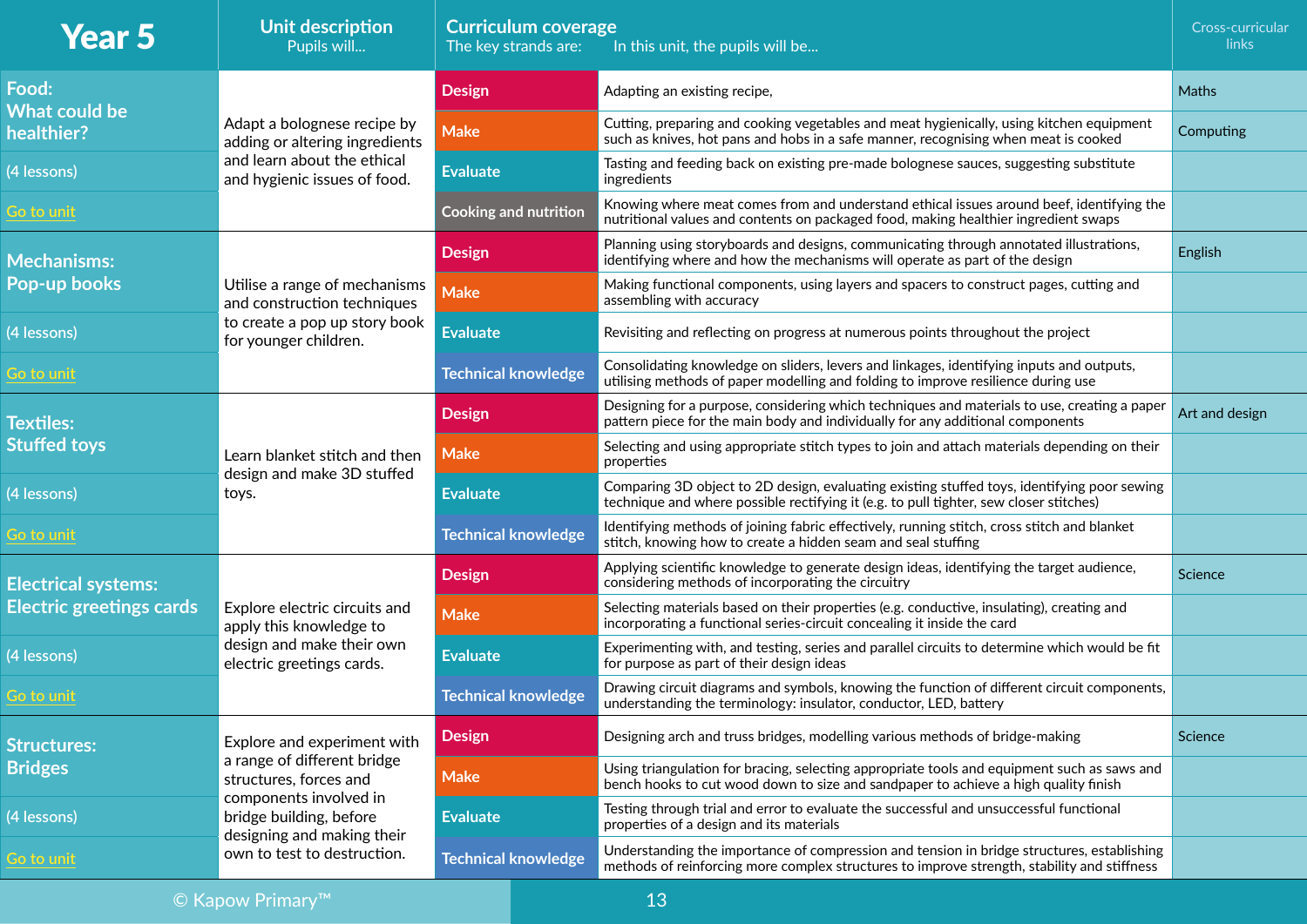| <b>Year 6</b>                             | Unit description<br>Pupils will                                                                                                                                                                             | <b>Curriculum coverage</b><br>The key strands are:<br>In this unit, the pupils will be |                                                                                                                                                                                                         |                                                                                                                                                                                        | Cross-curricular<br>links |
|-------------------------------------------|-------------------------------------------------------------------------------------------------------------------------------------------------------------------------------------------------------------|----------------------------------------------------------------------------------------|---------------------------------------------------------------------------------------------------------------------------------------------------------------------------------------------------------|----------------------------------------------------------------------------------------------------------------------------------------------------------------------------------------|---------------------------|
| Food:                                     | Work in groups, they will<br>research and prepare a three<br>course meal that will be taste<br>tested and scored as well as<br>researching the journey of<br>their main ingredient, from<br>'farm to fork'. | <b>Design</b>                                                                          |                                                                                                                                                                                                         | Researching and reading recipe books to inspire and develop innovative recipes as part of a<br>three-course meal, planning the methods and determining equipment required              | <b>PSHE</b>               |
| <b>Come dine with me</b>                  |                                                                                                                                                                                                             | <b>Make</b>                                                                            |                                                                                                                                                                                                         | Working with food hygienically and safely, working to a time-scale, using a variety of cooking<br>methods such as steaming, boiling and baking                                         | Science                   |
| (4 lessons)                               |                                                                                                                                                                                                             | <b>Evaluate</b>                                                                        |                                                                                                                                                                                                         | Tasting, scoring and evaluating other's three-course meals                                                                                                                             |                           |
| Go to unit                                |                                                                                                                                                                                                             |                                                                                        | Understanding the risks of meat and fish when not cooked or stored properly, understanding<br><b>Cooking and nutrition</b><br>the safe storage of meat and fish, designing a balanced three-course meal |                                                                                                                                                                                        |                           |
| <b>Mechanisms:</b>                        | Develop their woodworking<br>skills and explore cams to<br>design and make mechanical<br>window displays.                                                                                                   | <b>Design</b>                                                                          |                                                                                                                                                                                                         | Drawing and annotating exploded and cross-sectional diagrams to illustrate ideas, modelling<br>various cam shapes, generating design ideas based on a design brief                     | <b>Maths</b>              |
| <b>Automata toys</b>                      |                                                                                                                                                                                                             | <b>Make</b>                                                                            |                                                                                                                                                                                                         | Measuring, marking and cutting woodwork accurately, selecting appropriate equipment,<br>assembling components accurately to create a fully functional mechanical toy                   |                           |
| (4 lessons)                               |                                                                                                                                                                                                             | <b>Evaluate</b>                                                                        |                                                                                                                                                                                                         | Experimenting with cams to establish which movement is fit for purpose against their design<br>ideas, investigating and discussing existing automata toys, checking accuracy of joints |                           |
| Go to unit                                |                                                                                                                                                                                                             |                                                                                        | <b>Technical knowledge</b>                                                                                                                                                                              | Understanding the relationship between the cam, follower, axle, handle and topper, as part of<br>a complete mechanism, creating a stable frame structure to support the mechanism      |                           |
| <b>Textiles:</b>                          | Learn how to measure, cut<br>and assemble fabric to create<br>a waistcoat. They will draw<br>a design in accordance with<br>their own design criteria.                                                      | <b>Design</b>                                                                          |                                                                                                                                                                                                         | Devising a list of design criteria, sketching and annotating design ideas on to a pattern piece<br>and amending the measurements to suit their desired client                          | Art and design            |
| <b>Waistcoats</b>                         |                                                                                                                                                                                                             | <b>Make</b>                                                                            |                                                                                                                                                                                                         | Marking out, cutting and joining fabrics accurately, creating a consistent seam and attaching<br>fastenings appropriately, applying decorative features such as appliqué               | <b>Maths</b>              |
| (4 lessons)                               |                                                                                                                                                                                                             | <b>Evaluate</b>                                                                        |                                                                                                                                                                                                         | Exploring existing products and considering the user, materials and shape, evaluating the<br>final outcome against the design criteria and client's requirements and preferences       |                           |
| Go to unit                                |                                                                                                                                                                                                             |                                                                                        | <b>Technical knowledge</b>                                                                                                                                                                              | Knowing how to create hidden seams, accurate and consistent stitches, and secure<br>fastenings                                                                                         |                           |
| <b>Electrical systems:</b>                | Create electromagnetic toys<br>and more complex electronic<br>circuits to create a steady<br>hand game.                                                                                                     | <b>Design</b>                                                                          |                                                                                                                                                                                                         | Generating ideas through sketching and discussion, modelling ideas through prototypes,<br>establishing a list of design criteria                                                       | Science                   |
| <b>Steady hand games</b>                  |                                                                                                                                                                                                             | <b>Make</b>                                                                            |                                                                                                                                                                                                         | Selecting and using appropriate materials and equipment, to cut, measure and mark<br>accurately including the use of set-squares and rulers                                            |                           |
| (4 lessons)                               |                                                                                                                                                                                                             | <b>Evaluate</b>                                                                        |                                                                                                                                                                                                         | Adapting products to improve functionality, testing that the product is fit for purpose and<br>operates as planned against the design criteria                                         |                           |
| <b>Go to unit</b>                         |                                                                                                                                                                                                             | <b>Technical knowledge</b>                                                             |                                                                                                                                                                                                         | Creating and using electric series-circuits effectively, knowing how to make electromagnetic<br>motors, creating nets for 3D shapes to house the circuitry and act as a stable base    |                           |
| <b>Structures:</b>                        | Have the opportunity to be<br>creative and experiment with<br>a wide range of materials and<br>equipment, applying prior<br>knowledge of net and frame<br>structures as well as bracing                     | <b>Design</b>                                                                          |                                                                                                                                                                                                         | Establishing and using list of design criteria, drawing a floor-plan diagram to demonstrate<br>what apparatus they plan to create and where it will be positioned                      | Maths                     |
| <b>Playgrounds</b>                        |                                                                                                                                                                                                             | <b>Make</b>                                                                            |                                                                                                                                                                                                         | Increasingly more demanding practical skills, selecting materials for their aesthetic and<br>functional properties, make, strengthen and stiffen a range of structures                 |                           |
| (4 lessons)                               |                                                                                                                                                                                                             | <b>Evaluate</b>                                                                        |                                                                                                                                                                                                         | Evaluating and analysing existing and modelled playground structures, exploring different<br>materials to achieve various textures, patterns and structures, reviewing other's work    |                           |
| Go to unit                                | and cladding to design and<br>make a playground.                                                                                                                                                            | <b>Technical knowledge</b>                                                             |                                                                                                                                                                                                         | Applying knowledge of construction techniques to realise design ideas, stabilising more<br>complex structures using bracing, creating 3D shapes using custom nets                      |                           |
| 14<br>$\odot$ Kapow Primary <sup>TM</sup> |                                                                                                                                                                                                             |                                                                                        |                                                                                                                                                                                                         |                                                                                                                                                                                        |                           |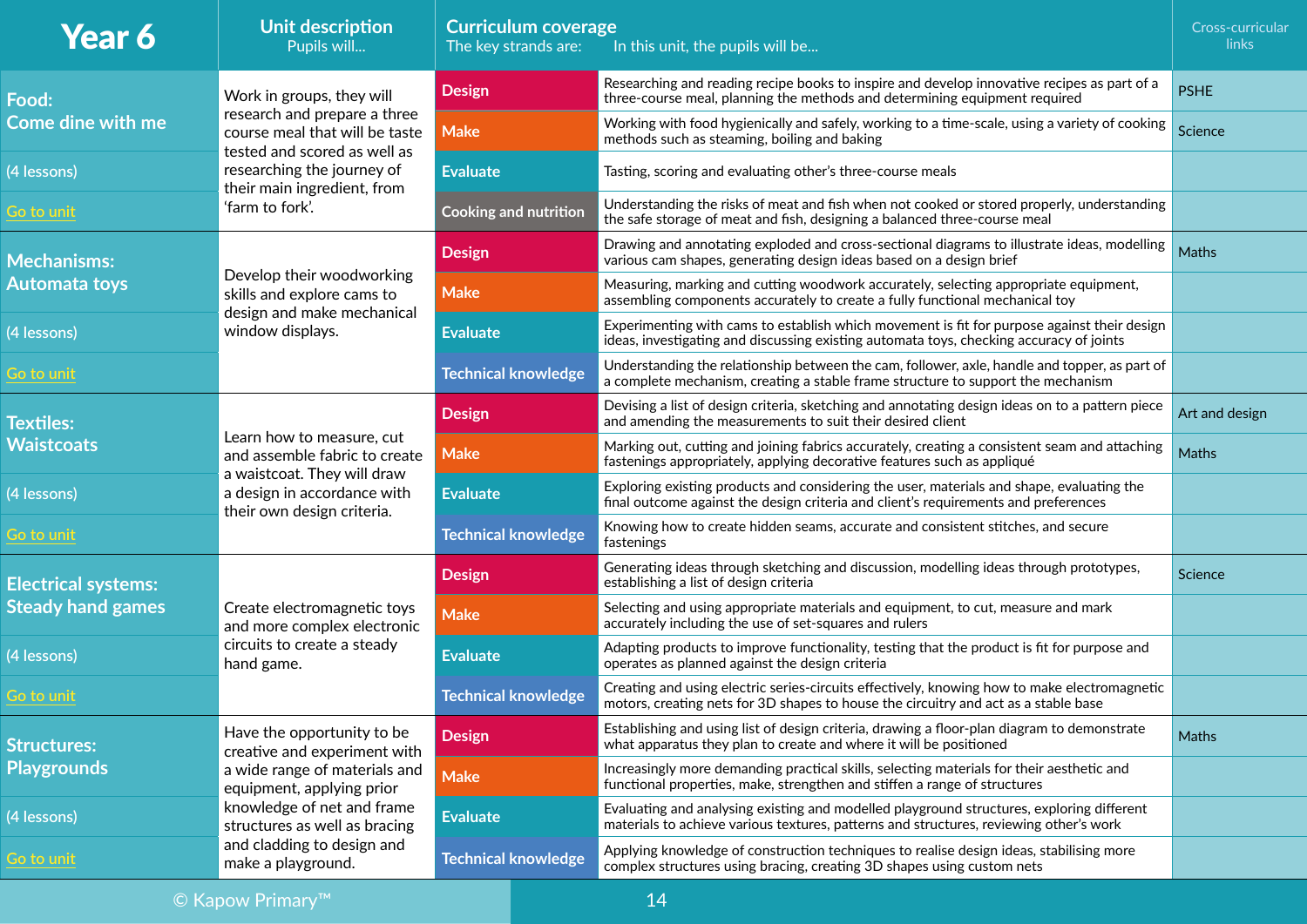| <b>KS2 Digital world</b>    | Unit description<br>Pupils will                                                                                                                                                                                                                                                                                                                                                                                                                                                                                                                                                                                                                                                                                                                                                                                                                                                                        | <b>Curriculum coverage</b><br>The key strands are: | Cross-curricular<br>links                                                                                                                                                                                                                                |                       |  |  |  |
|-----------------------------|--------------------------------------------------------------------------------------------------------------------------------------------------------------------------------------------------------------------------------------------------------------------------------------------------------------------------------------------------------------------------------------------------------------------------------------------------------------------------------------------------------------------------------------------------------------------------------------------------------------------------------------------------------------------------------------------------------------------------------------------------------------------------------------------------------------------------------------------------------------------------------------------------------|----------------------------------------------------|----------------------------------------------------------------------------------------------------------------------------------------------------------------------------------------------------------------------------------------------------------|-----------------------|--|--|--|
| <b>Y3 Digital world:</b>    | Design, develop a program,<br>house and promote a<br>Micro:bit electronic charm to<br>use in low-light conditions.                                                                                                                                                                                                                                                                                                                                                                                                                                                                                                                                                                                                                                                                                                                                                                                     | <b>Design</b>                                      | Read a scenario and consider how a smart product could aid children walking at night.<br>Develop design criteria to fulfill the need. Design 2D CAD display badges and mini stands.                                                                      |                       |  |  |  |
| <b>Electronic charm</b>     |                                                                                                                                                                                                                                                                                                                                                                                                                                                                                                                                                                                                                                                                                                                                                                                                                                                                                                        | <b>Make</b>                                        | Make a soft-foam pouch to house the microprocessor and LED screen for your flashing light<br>to hang on a bag. Decorate the pouch to meet the design criteria.                                                                                           |                       |  |  |  |
| (4 lessons)                 |                                                                                                                                                                                                                                                                                                                                                                                                                                                                                                                                                                                                                                                                                                                                                                                                                                                                                                        | <b>Evaluate</b>                                    | Consider the impact of the digital revolution across a range of well-known products and the<br>new wave of smart wearables.                                                                                                                              |                       |  |  |  |
| Go to unit                  |                                                                                                                                                                                                                                                                                                                                                                                                                                                                                                                                                                                                                                                                                                                                                                                                                                                                                                        | <b>Technical knowledge</b>                         | Apply computing skills to develop a program that will provide a flashing light as part of a bag<br>charm. Extend the program to automatically flash when the light levels drop too low.                                                                  |                       |  |  |  |
| <b>Y4 Digital world:</b>    | Explore what is meant by<br>mindfulness and write design<br>criteria to fulfil a brief to<br>develop a programmed<br>product for timing a mindful                                                                                                                                                                                                                                                                                                                                                                                                                                                                                                                                                                                                                                                                                                                                                      | <b>Design</b>                                      | Research and write design criteria for a mindfulness moment timer.<br>Develop a 2D computer-aided design brand logo.                                                                                                                                     | Computing             |  |  |  |
| <b>Mindful moment timer</b> |                                                                                                                                                                                                                                                                                                                                                                                                                                                                                                                                                                                                                                                                                                                                                                                                                                                                                                        | <b>Make</b>                                        | Develop card prototype cases to house the microprocessor and LED screen of your timer,<br>plus decorative features to fulfil the design criteria and theme.                                                                                              | <b>RSE &amp; PSHE</b> |  |  |  |
| (4 lessons)                 |                                                                                                                                                                                                                                                                                                                                                                                                                                                                                                                                                                                                                                                                                                                                                                                                                                                                                                        | <b>Evaluate</b>                                    | Analyse existing timers to aid in planned mindfulness breaks, and consider how a<br>programmed product could be tailored to your researched individual preferences.                                                                                      |                       |  |  |  |
| Go to unit                  | moment.                                                                                                                                                                                                                                                                                                                                                                                                                                                                                                                                                                                                                                                                                                                                                                                                                                                                                                | <b>Technical knowledge</b>                         | Apply computing skills to program a timer, plus an optional LED pattern to indicate the<br>timer has ran out and a reset button to start the timer again.                                                                                                |                       |  |  |  |
| <b>Y5 Digital world:</b>    | <b>Apply Computing</b><br>knowledge and understanding<br><b>Monitoring devices</b><br>to program a Micro: bit animal<br>monitoring device. Develop<br>3D CAD skills by learning<br>how to navigate the Tinkercad Evaluate<br>interface and essential tools                                                                                                                                                                                                                                                                                                                                                                                                                                                                                                                                                                                                                                             | <b>Design</b>                                      | Develop design criteria for a smart temperature monitor. Research animals to determine<br>which species to design for and decide how the product will attach, stand and function.<br>Learn new skills to create 3D computer-aided design virtual models. | Computing             |  |  |  |
|                             |                                                                                                                                                                                                                                                                                                                                                                                                                                                                                                                                                                                                                                                                                                                                                                                                                                                                                                        | <b>Make</b>                                        | Recognise the reason for the existence of plastic and why it now threatens our planets<br>ecosystem. Repurpose toy building-bricks to model various product housing ideas.                                                                               | <b>RSE &amp; PSHE</b> |  |  |  |
| (4 lessons)                 |                                                                                                                                                                                                                                                                                                                                                                                                                                                                                                                                                                                                                                                                                                                                                                                                                                                                                                        |                                                    | Explore the invention, history and development of the thermometer. Understand the<br>different applications that monitoring devices are used for today.                                                                                                  |                       |  |  |  |
| Go to unit                  | to combine multiple objects.                                                                                                                                                                                                                                                                                                                                                                                                                                                                                                                                                                                                                                                                                                                                                                                                                                                                           | <b>Technical knowledge</b>                         | Apply computing skills to program and develop a monitor tailored to an animal of choice<br>and alert the owner when the temperature is not optimum.                                                                                                      |                       |  |  |  |
| <b>Y5 Digital world</b>     | Design and program a<br>navigation tool to produce<br>a multifunctional device<br>for trekkers using CAD 3D<br>modelling software. Pitch and<br>explain the product to a guest                                                                                                                                                                                                                                                                                                                                                                                                                                                                                                                                                                                                                                                                                                                         | <b>Design</b>                                      | Receive a client submission, write and develop a design brief and critiera to follow for<br>developing a navigational tool. Continue developing 3D CAD skills to product a virtual<br>model.                                                             | Computing             |  |  |  |
| <b>Navigating the world</b> |                                                                                                                                                                                                                                                                                                                                                                                                                                                                                                                                                                                                                                                                                                                                                                                                                                                                                                        | <b>Make</b>                                        | Learn about different sustainable and unsustainable materials, consider the most<br>appropriate functional properties as part of the product concept.                                                                                                    | English               |  |  |  |
| (5 lessons)                 |                                                                                                                                                                                                                                                                                                                                                                                                                                                                                                                                                                                                                                                                                                                                                                                                                                                                                                        | Evaluate                                           | Reflect on new skills and determine whether your product concept, including material<br>choices and 3D virtual model were successful against the client's needs through the brief<br>and criteria.                                                       |                       |  |  |  |
| Go to unit                  | panel.                                                                                                                                                                                                                                                                                                                                                                                                                                                                                                                                                                                                                                                                                                                                                                                                                                                                                                 | <b>Technical knowledge</b>                         | Apply computing skills to program a combination of functions including compass and/or<br>pedometer, plus any additional code learnt across the Y3-5 Digital world units to produce a<br>smart navigation tool.                                           |                       |  |  |  |
| Advice:                     | Our new Digital world units have a key focus on the Design and technology - National Curriculum technical knowledge objective to: apply their understanding of computing to<br>program, monitor and control their products. This objective also touches upon objectives from the Computing National Curriculum (cross- curricular) but otherwise requires the<br>children to recognise and justify where the program has formed part of a complete product and why they chose to use or adapt particular functions in the code - as stated in<br>the D&T NC 'When designing and making, pupils should be taught to'. These units also touch upon the design, make, evaluate and other technical knowledge objectives as part of<br>complete projects from beginning to end. Each unit has a development of skills using 2D to 3D computer-aided design programs to create graphics and virtual models. |                                                    |                                                                                                                                                                                                                                                          |                       |  |  |  |
| 15<br>© Kapow Primary™      |                                                                                                                                                                                                                                                                                                                                                                                                                                                                                                                                                                                                                                                                                                                                                                                                                                                                                                        |                                                    |                                                                                                                                                                                                                                                          |                       |  |  |  |